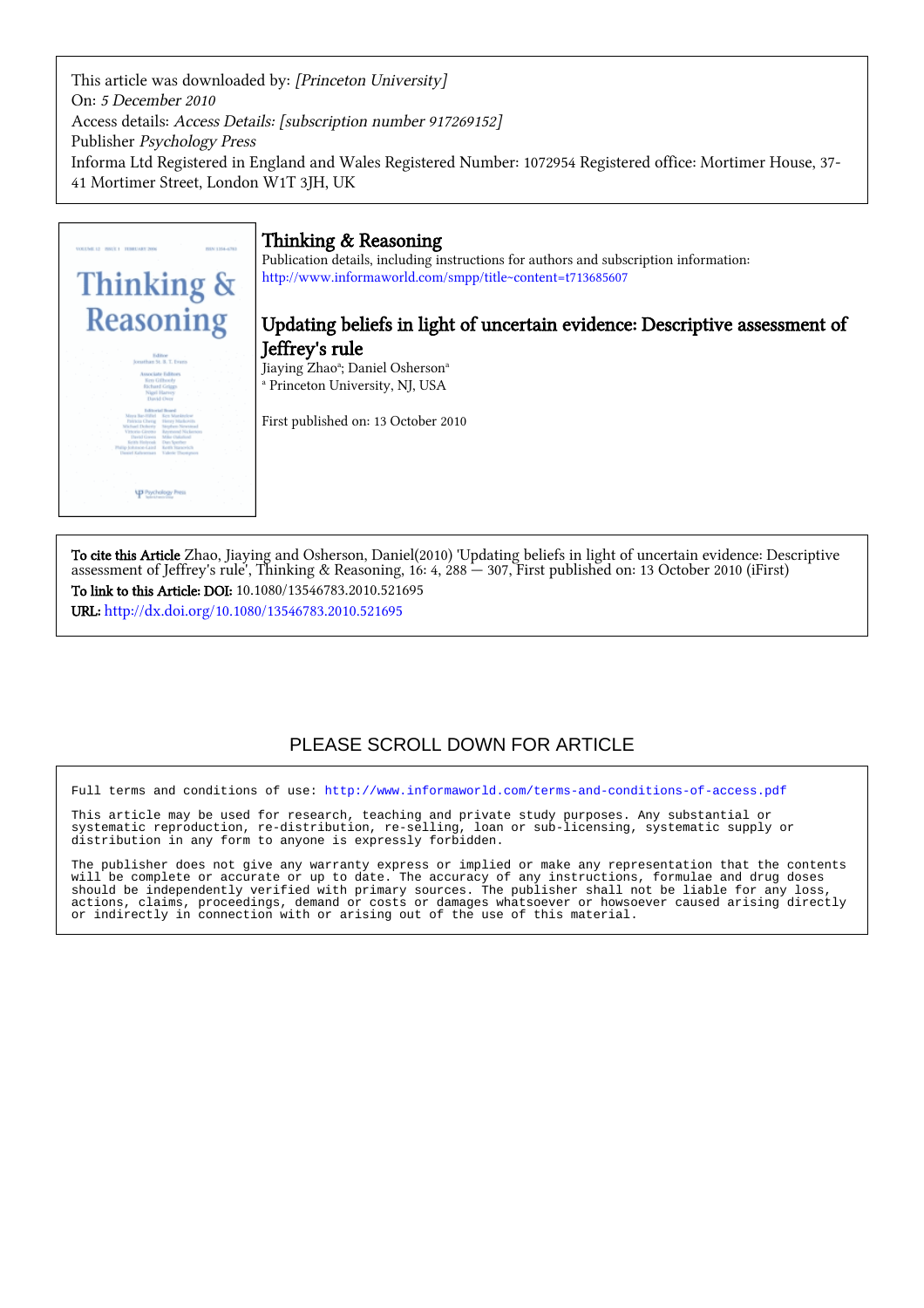# Updating beliefs in light of uncertain evidence: Descriptive assessment of Jeffrey's rule

Jiaying Zhao and Daniel Osherson Princeton University, NJ, USA

Jeffrey (1983) proposed a generalisation of conditioning as a means of updating probability distributions when new evidence drives no event to certainty. His rule requires the stability of certain conditional probabilities through time. We tested this assumption (''invariance'') from the psychological point of view. In Experiment 1 participants offered probability estimates for events in Jeffrey's candlelight example. Two further scenarios were investigated in Experiment 2, one in which invariance seems justified, the other in which it does not. Results were in rough conformity to Jeffrey's (1983) principle.

Keywords: Belief updating; Jeffrey's rule; Reasoning.

Consider an idealised agent whose beliefs are represented by a (subjective) probability distribution  $Pr_1$  over an outcome space  $\Omega$ . Let the event  $B \subseteq \Omega$ be such that  $Pr_1(B) > 0$  and suppose that experience intervenes to convince the agent that B is certainly true. What probability distribution  $Pr_2$  should represent the agent's new state of belief? The Bayesian answer (Hacking, 2001, Ch. 15) identifies  $Pr_2$  with the result of conditioning  $Pr_1$  on B, that is:

(1) SIMPLE UPDATING: For all events  $A \subseteq \Omega$ ,  $Pr_2(A) = Pr_1(A | B)$ .

It is easy to verify that simple updating defines a genuine probability distribution  $Pr_2$ , and that  $Pr_2(B) = 1$ .

Correspondence should be address to Jiaying Zhao, Department of Psychology, Princeton University, Green Hall, Princeton, NJ 08540, USA. E-mail: jiayingz@princeton.edu

We thank Nick Chater, David Over, Mike Oaksford, Steven Sloman, and an anonymous reviewer for very helpful comments. The research reported here was facilitated by a grant from the Henry Luce Foundation.

<sup>© 2010</sup> Psychology Press, an imprint of the Taylor & Francis Group, an Informa business http://www.psypress.com/tar DOI: 10.1080/13546783.2010.521695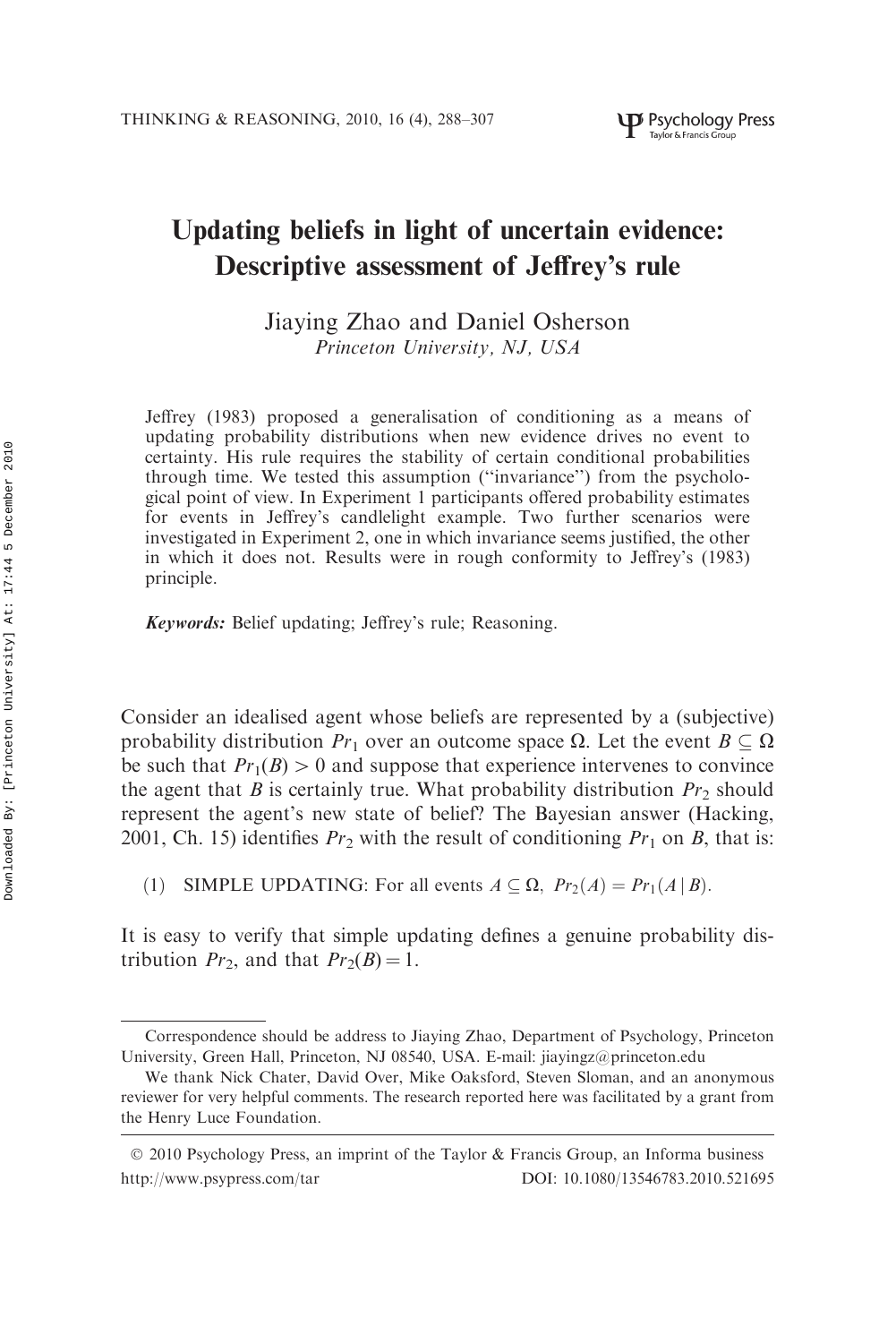To illustrate, suppose you think the probability of the parade being cancelled assuming that it rains is .6. That is,  $Pr_1$ (cancelled | rain) = .6. You subsequently learn that, in fact, it's raining. Then (1) recommends that your new distribution  $Pr_2$  result from conditionalising  $Pr_1$  on rain; in particular,  $Pr_2$ (cancelled) =  $Pr_1$ (cancelled | rain) = .6.

Much can be said in favour of simple updating from the normative perspective. For example, it follows from compelling axioms on belief change (Gärdenfors, 1988,  $\S$ 5.2), and its violation exposes the agent to sureloss betting contracts (Harman, 1999,  $\S 4.12$ ). Simple updating has also been examined from the psychological perspective with focus on the use of Bayes' Theorem to compute conditional probability (see Oaksford & Chater, 2007; Stanovich, 2010, Ch. 3).

Simple updating is not always suited to represent the impact of new information. In particular, Jeffrey  $(1983, \S11.1)$  notes that the passage of experience need not raise the probability of any event to one. He gives the example of examining cloth by faint candlelight. The cloth's potential colours might correspond to different events over the sample space  $\Omega$  but none may become certain as a result of the examination. Nor is it feasible to augment  $\Omega$  to include visual sensations, with the idea of setting one of them to unity. Such sensations are too difficult to express and individuate. Instead, says Jeffrey (pp. 165–166), ''the best we can do is to describe, not the quality of the visual experience itself, but rather its effects on the observer,'' for example, that the probability of blue has shifted to .75 from its original value.

To fill in the rest of  $Pr_2$  after experience has set the value of  $Pr_2(B)$ , Jeffrey relies on the law of total probability. Let  $G \subseteq \Omega$  be given, and suppose that  $0 < Pr_2(B) < 1$ . Then:

$$
(2) \quad Pr_2(G) = Pr_2(G | B) Pr_2(B) + Pr_2(G | \overline{B}) Pr_2(\overline{B}).
$$

That is,  $Pr_2(G)$  is the weighted sum of  $Pr_2(G | B)$  and  $Pr_2(G | \overline{B})$  where the weights are the probabilities according to  $Pr<sub>2</sub>$  of the respective conditioning events, B and B. (The overbar represents negation.) If experience has not influenced the conditional probability of G given B nor that of G given  $\overline{B}$ then *invariance* is said to hold (Jeffrey, 2004,  $\S 3.2$ ).<sup>1</sup> That is:

# (3) INVARIANCE FOR G,  $B: Pr_2(G | B)$  $= Pr_1(G | B)$  and  $Pr_2(G | \overline{B}) = Pr_1(G | \overline{B})$

<sup>&</sup>lt;sup>1</sup>Many authors, including Oaksford and Chater (2007) and Over and Hadjichristidis (2009) use the term ''rigidity'' instead of ''invariance''.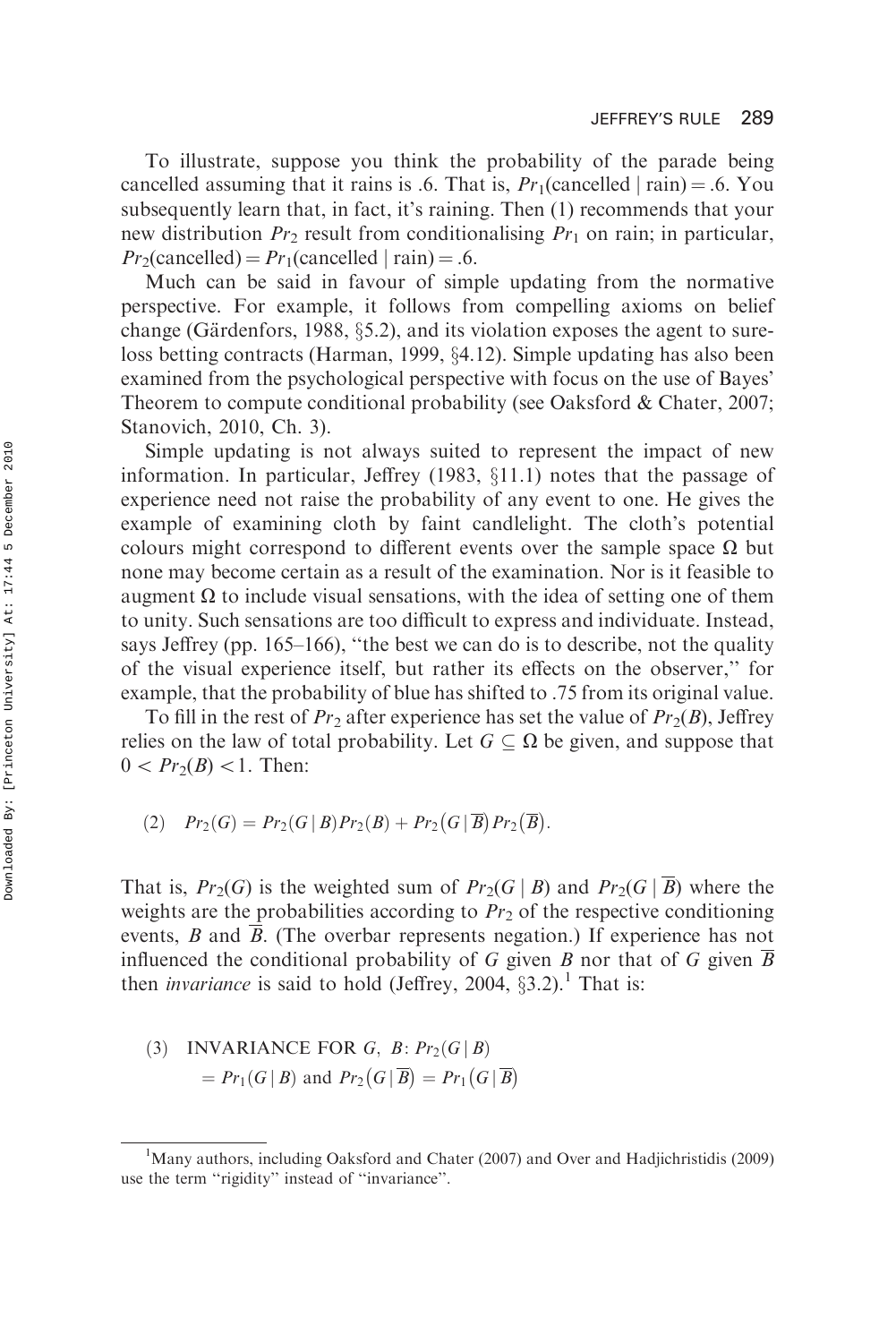Substituting (3) into (2) yields:

(4) GENERALISED UPDATING: 
$$
Pr_2(G)
$$
  
=  $Pr_1(G|B)Pr_2(B) + Pr_1(G|\overline{B})Pr_2(\overline{B})$ .

Equation (4) is known as ''Jeffrey's rule''. It shows how change in the probability of  $B$  is propagated to  $G$ , without experience directly affecting  $G<sup>2</sup>$ 

Returning to the earlier example, suppose you learn not that it is raining for sure, but that the probability that it is raining is .8. That is,  $Pr<sub>2</sub>(rain) = .8$ . You still believe (invariance) that the conditional probability of cancellation given rain is the same as before, i.e.,  $Pr_2$ (cancelled | rain) =  $Pr_1$ (cancelled | rain) = .6. And you also believe (invariance again) that the probability of cancellation in the absence of rain is the same as before, say .1, so  $Pr_2$ (cancelled | rain) =  $Pr_1$ (cancelled | rain) = .1. Then Jeffrey's rule (4) implies that your new probability for cancellation is given by:

$$
Pr_2(\text{cancelled}) = Pr_1(\text{cancelled} \mid \text{rain}) Pr_2(\text{rain}) + Pr_1(\text{cancelled} \mid \text{rain}) Pr_2(\text{rain})
$$
  
= (.6 × .8) + (.1 × .2) = .5.

Assuming invariance, it can be demonstrated that (4) defines a genuine probability distribution  $Pr_2$ , and that  $Pr_2(B)$  is set to its new value (namely, in the example above, .8). Also, in the special case of  $Pr_2(B) = 1$ ,  $Pr_2$  agrees with the result of applying conditionalisation via rule (1). Moreover, Williams (1980) proved that  $Pr_2$  as given by (4) is the closest distribution to  $Pr_2$  that yields the new probability of  $B$ , where "closeness" is measured by crossentropy with respect to  $Pr_1$ . The normative status of Jeffrey's rule has nonetheless been questioned because successive uses produce distinct distributions depending on the order in which events are considered (Döring, 1999). In our view, such doubts disappear on closer inspection of the evidential weight of probability judgements (Osherson, 2002; Wagner, 2002). It is important to observe that invariance (3) is not normatively justified in every situation. Sometimes the conditional probabilities ought to be shifted by experience. For example, let G represent vigorous growth of a potted plant, and let  $B$  represent the decision to place it in the bedroom. Then noticing sunshine in the bedroom would increase not just the probability of B but also the probability of G given  $B$  (non-invariance). In contrast, an

<sup>&</sup>lt;sup>2</sup>It is straightforward to extend (4) to finer partitions, in place of the binary partition B,  $\overline{B}$ . We stick to the binary case in this paper.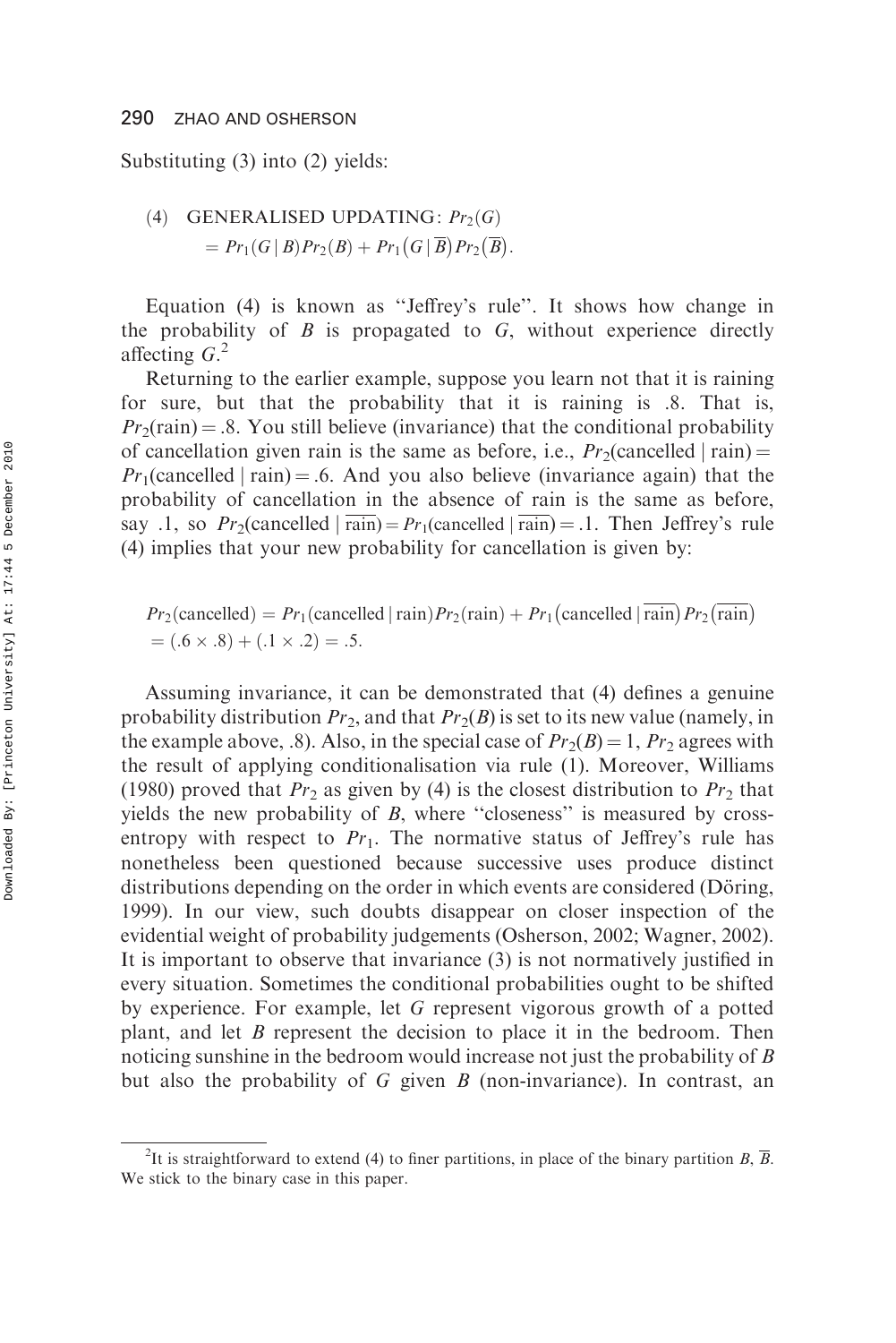impression of emptiness in the bedroom may increase the probability of B without a change in the probability of G given B, yielding invariance.

To decide whether invariance is warranted in a given situation, we rely on an observation due to Pearl (1988,  $\S2.3.3$ ). (A mathematical treatment is provided by Chan & Darwiche, 2005.) Given the experience e that intervenes between times 1 and 2, we expect invariance to hold if at time 1, G is conditionally independent of  $e$  given  $B$ , that is:

(5) Conditional independence of G from e given B :  $Pr_1(G | B, e)$  $= Pr_1(G | B).$ 

To see that invariance depends on (5), observe that  $Pr_2(G \mid B) = Pr_1$  $(G | B, e)$  since e is what transpires between times 1 and 2, and the latter term equals  $Pr_1(G | B)$  if and only if (5) holds—in which case  $Pr_2(G | B) = Pr_1$  $(G | B)$  by the transitivity of equality. Thus, invariance and the conditional independence expressed by (5) are equivalent. As Pearl notes, this provides insight into Jeffrey's rule inasmuch as conditional independence often has a qualitative character, discovered through reasoning about causal relations. In what follows we rely on (5) to decide whether invariance is normatively sustained. In the example above, G is independent of the impression of emptiness in the bedroom given the decision  $B$  to place the plant in the bedroom (growth does not depend on such impressions once the plant is installed in the bedroom). In contrast, G is not independent of sunshine in the bedroom given B inasmuch as sunshine promotes growth in any room.

We may apply Pearl's criterion to an illuminating example raised by Oaksford and Chater (2007) in their comprehensive theory of reasoning. Suppose that for you, Pr(the car starts | the key is turned) = x. If you now learn that the car did not start, should invariance hold? That is, should the foregoing conditional probability still be x? Since the car starting seems not to be conditionally independent of the car failing to start, given that the key is turned, there appears to be no normative case for invariance. Indeed, as predicted by Oaksford and Chater, reasoners often reduce their estimate of the conditional probability in this example, upon learning that the car did not start.

Jeffrey's rule is increasingly discussed in the context of psychological theories of reasoning, for example, in Hahn and Oaksford's (2007) Bayesian analysis of reasoning fallacies like circularity, and in Oaksford and Chater's (2007) theory of inference. It may also be relevant to the interpretation of conditionals (Oberauer & Wilhelm, 2003) insofar as conditionals are understood as expressing conditional probability (Adams, 1991). As suggested by Over and Hadjichristidis (2009), it may thus be useful to directly address the descriptive adequacy of Jeffrey's rule. Such is the focus of the present paper. We investigate whether invariance is honoured in judgement when it is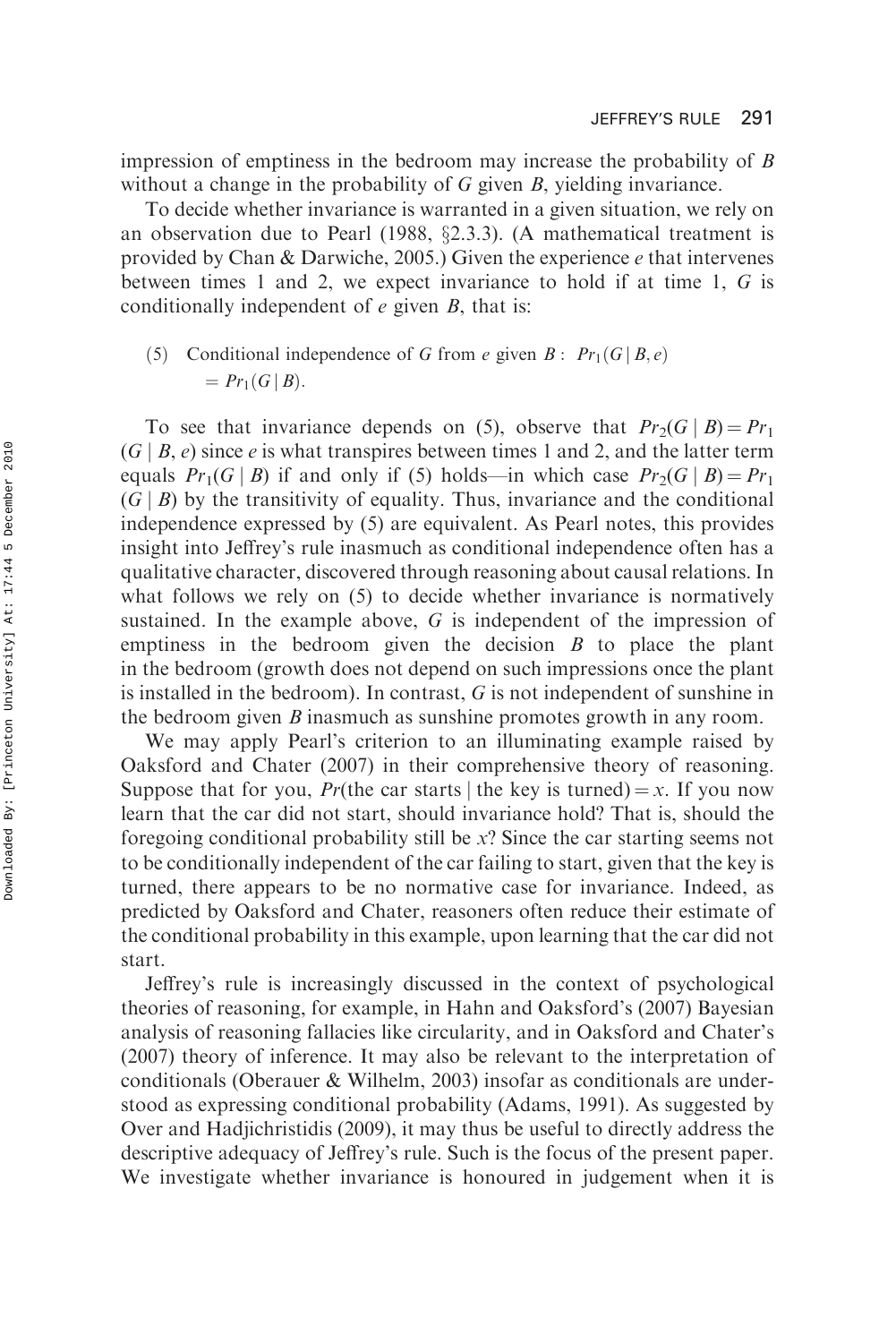mandated normatively. In the first experiment undergraduates offer probabilities for events in Jeffrey's candle example. Two further scenarios are then investigated, one in which invariance seems justified, the other in which it does not. The results show modest but non-negligible deviations from invariance where it seems justified normatively.

# EXPERIMENT 1

## **Participants**

A total of 70 undergraduates from Princeton University participated in exchange for partial course credit (45 female, mean age 19.8 yrs,  $SD = 2.1$ ).

## Materials

We simulated Jeffrey's candle example by having participants examine coloured paper cards with a dim flashlight. There were 12 blue cards and 38 purple cards. Each card was marked with either a hippopotamus or a giraffe on one side. Table 1 summarises the respective frequencies of cards. We chose giraffe and blue as the categories G and B evoked in the Introduction.

## Procedure

A total of 40 participants performed the experimental condition and 30 performed the control condition. Each participant was interviewed individually. The purpose of the control condition was to assess the impact of being asked to evaluate the same probabilities a second time. In both conditions each card was first shown to the participant (both sides), and the cards were shuffled. The experimenter then turned away from the participant, drew one card from the shuffled deck, and put it in her pocket. The draw appeared to be random but in fact was guaranteed across participants to deliver equal numbers of blue and purple cards (for statistical purposes). The participant was informed that the card was randomly chosen, and then answered the following questions about the card, via computer interface (the order was randomised for each participant):

|         | Number of cards used in Experiment 1 |              |  |
|---------|--------------------------------------|--------------|--|
|         | Blue cards                           | Purple cards |  |
| Giraffe |                                      | 10           |  |
| Hippo   |                                      | 28           |  |

TABLE 1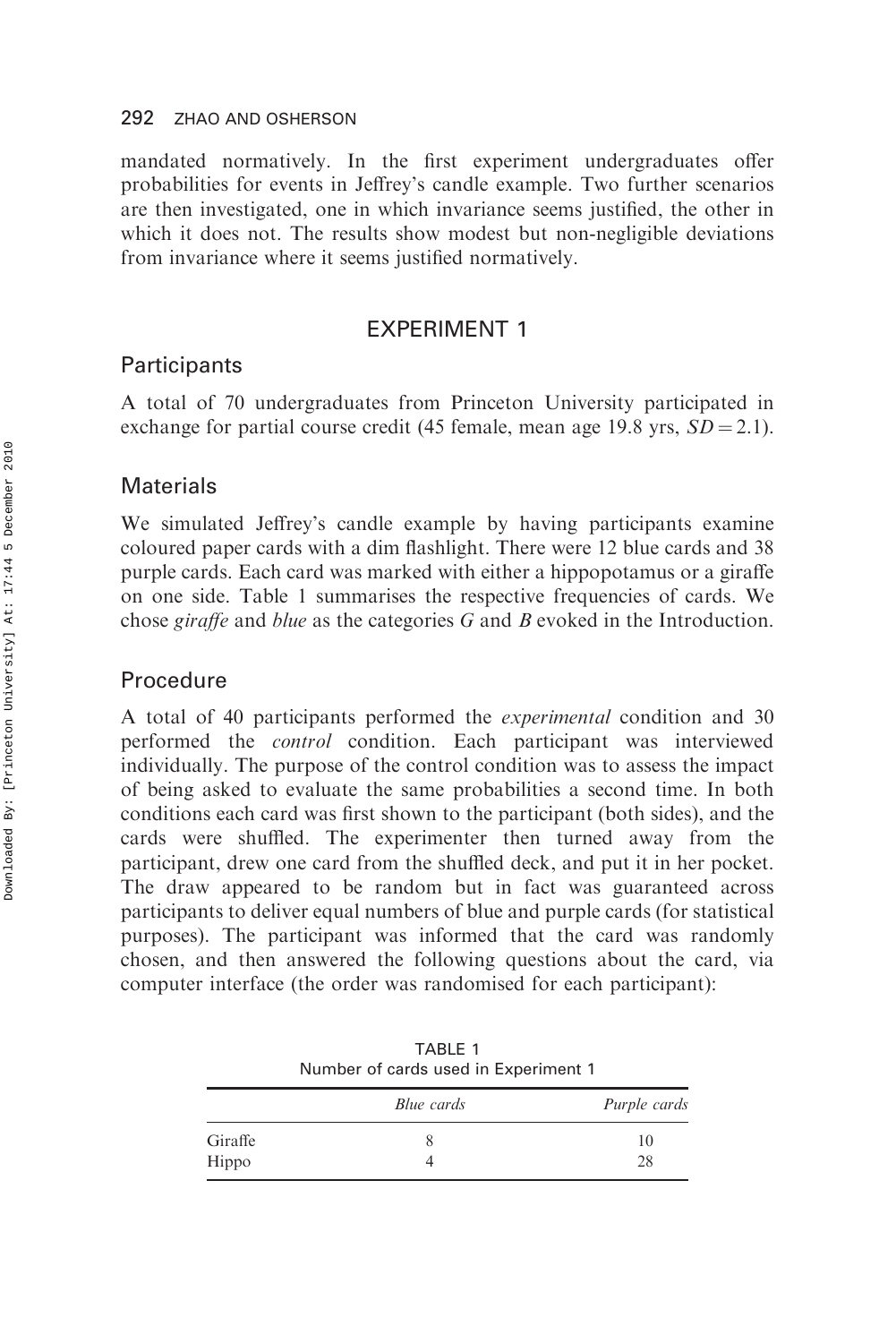#### PROBABILITY QUESTIONS:

- $Pr(G)$  What's the probability that there is a giraffe on the card?
- $Pr(B)$  What's the probability that the card is blue?
- $Pr(G | B)$  What's the probability that there is a giraffe on the card assuming that the card is blue?
- $Pr(G \mid \overline{B})$  What's the probability that there is a giraffe on the card assuming that the card is purple?
- $Pr(B|G)$  What's the probability that the card is blue assuming that there is a giraffe on the card?
- $Pr(B | \overline{G})$  What's the probability that the card is blue assuming that there is a hippo on the card?

The estimates  $Pr(B \mid G)$  and  $Pr(B \mid \overline{G})$  served as a contrast with  $Pr(G \mid B)$ and  $Pr(G | \overline{B})$ . Given our procedure (see below), the former estimates were not expected to be invariant across the flashlight experience, whereas the latter were.

The participant was then informed that s/he would briefly see the card under dim light. It was explained that the animal side of the card would not be revealed and the participant would only see the colour. The experimenter then turned off the lights in the room, moved the card from her pocket to the table, and illuminated it via dim flashlight for about one second. The card was then returned to the experimenter's pocket, and the participant answered the same set of questions shown above (in a different random order). Since participants had to give their estimates twice to the same questions, we informed them that they were free to provide the same estimate or a different estimate the second time around.

In the control condition the procedure was the same except that the flashlight was applied to the chosen card immediately after its draw. Participants in the control condition thus answered the questions shown above just once, after briefly seeing the card under the dim light.

## **Results**

Average responses. We separately analysed results for participants who were exposed to blue cards (Blue group) and those exposed to purple cards (Purple group). In the experimental condition we use  $Pr_1$  to refer to probability estimates before the light experience and  $Pr<sub>2</sub>$  for estimates after the experience. Average estimates are shown in Table 2. For example, the fourth row shows the average pre-flashlight estimates of the experimental group assigned a purple card at the outset.

Control versus experimental conditions. Since experimental participants had to provide estimates twice to the same questions, we compared their second estimates to those of the control group. Independent-sample *t*-tests for each of the six questions (after exposure to the flashlight for both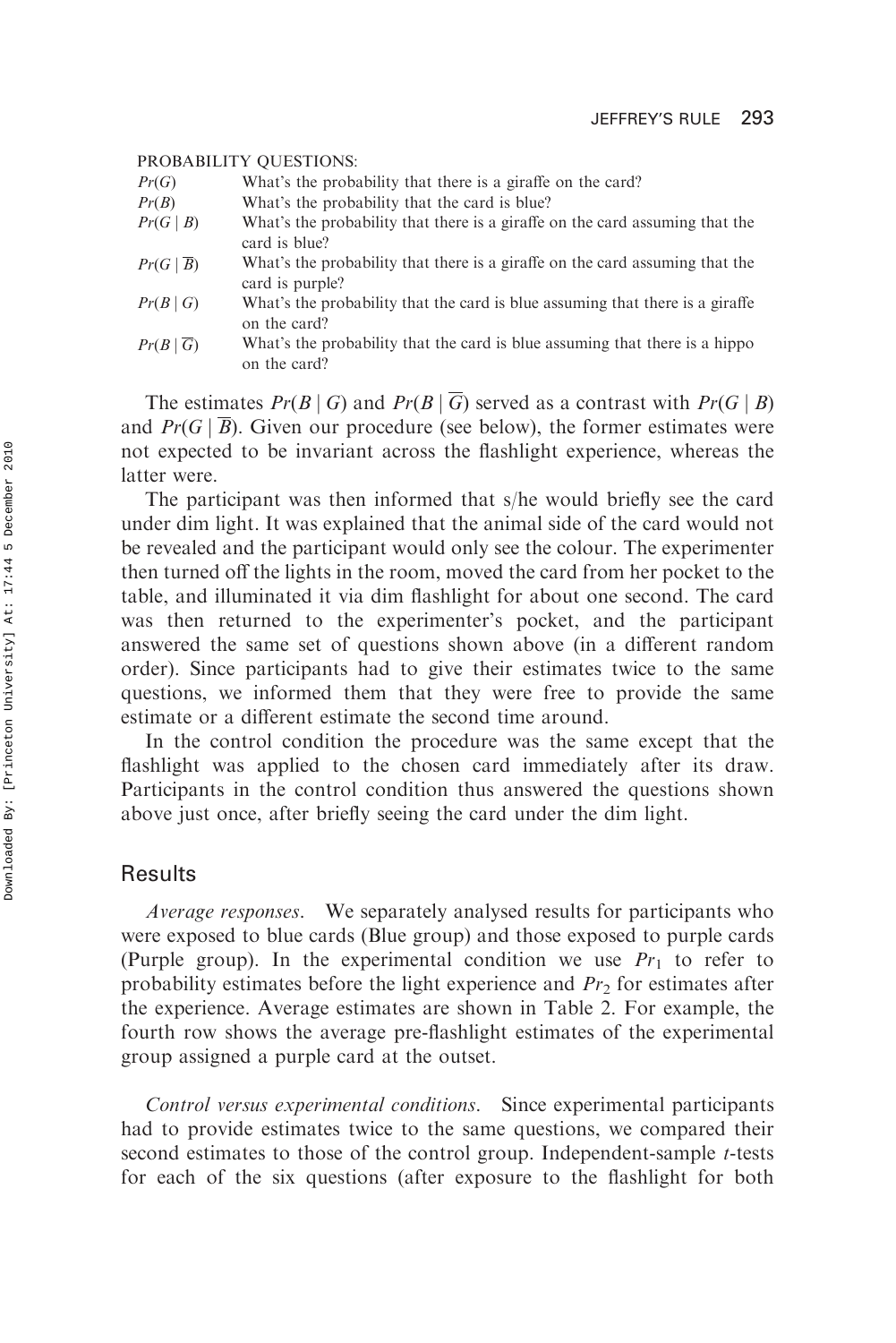|                | Pr(G)      | Pr(B)      | Pr(G   B)                 | Pr(G   B)  | Pr(B G)    | Pr(B G)    |
|----------------|------------|------------|---------------------------|------------|------------|------------|
| Objective      | 0.36       | 0.24       | 0.67                      | 0.26       | 0.44       | 0.13       |
| Blue $Pr_1$    | 0.38(0.08) | 0.35(0.16) | 0.52(0.24)                | 0.35(0.18) | 0.54(0.24) | 0.34(0.25) |
| Blue $Pr_2$    | 0.48(0.17) | 0.74(0.26) | 0.54(0.23)                | 0.30(0.20) | 0.59(0.23) | 0.51(0.34) |
| Purple $Pr_1$  | 0.35(0.11) | 0.38(0.16) | 0.61(0.22)                | 0.26(0.12) | 0.53(0.21) | 0.32(0.21) |
| Purple $Pr_2$  | 0.33(0.17) | 0.08(0.10) | 0.46(0.29)                | 0.28(0.13) | 0.30(0.28) | 0.27(0.28) |
| Blue control   | 0.44(0.13) | 0.71(0.16) | 0.58(0.18)                | 0.33(0.20) | 0.57(0.15) | 0.35(0.20) |
| Purple control | 0.31(0.16) |            | $0.10(0.10)$ $0.58(0.22)$ | 0.32(0.24) | 0.41(0.17) | 0.27(0.23) |
|                |            |            |                           |            |            |            |

TABLE 2 Objective probabilities in the cards and average subjective estimates in Experiment 1

Standard deviations in parentheses. The row headed Blue  $Pr_1$  gives the averages for participants assigned a blue card, prior to seeing its colour under dim light. The row headed Blue  $Pr<sub>2</sub>$  gives the averages for the same group after the light. The row headed Blue control shows averages for the Blue control group after the light (this group made no estimates prior to the light). Purple is interpreted similarly.

groups) revealed no reliable differences between  $Pr<sub>2</sub>$  and the control estimates. Thus experimental participants seem not to have been influenced by having to evaluate the same probabilities twice.

Analysis of the Experimental Blue group. We report the Experimental Blue and Experimental Purple participants separately, starting with Blue. As a manipulation check we first determined whether  $Pr(B)$  increased after participants saw the blue card under dim light. As expected,  $Pr_2(B)$  was reliably larger than  $Pr_1(B)$ : paired  $t(19) = 5.8$ ,  $p < .01$ , Wilcoxon  $p < .01$ . (Respective medians were .30 and .80.)

We now consider invariance, and note that it is normatively endorsed by the conditional independence test discussed in the introduction (since the flashlight does not affect the frequencies of the four types of card). To see whether invariance holds as described in (3), we compared  $Pr(G | B)$  to  $Pr_2(G \mid B)$  via paired *t*-test and found no reliable difference,  $t(19) = 0.7$ ,  $p = .52$ . Nonetheless, of the 20 Blue participants, 11 offered a different  $Pr_2(G | B)$  estimate from  $Pr_1(G | B)$ . Of those 11, 8 participants gave a higher  $Pr_2(G \mid B)$  estimate than  $Pr_1(G \mid B)$ .  $Pr_1(G \mid \overline{B})$  was likewise close to  $Pr_2(G \mid \overline{B})$ , paired  $t(19) = 0.43$ ,  $p = .39$ . But 8 out of 20 participants gave a different  $Pr_2(G | \overline{B})$  estimate from  $Pr_1(G | \overline{B})$  and of those 8 only 1 gave a higher  $Pr_2(G | \overline{B})$  estimate than  $Pr_1(G | \overline{B})$ .

To more precisely quantify violation of invariance, for each participant we calculated the absolute movement between his/her two estimates as a percentage of the original estimate, as follows:

(6) Invariance violation = 
$$
\frac{|Pr_2(G | B) - Pr_1(G | B)|}{Pr_1(G | B)}
$$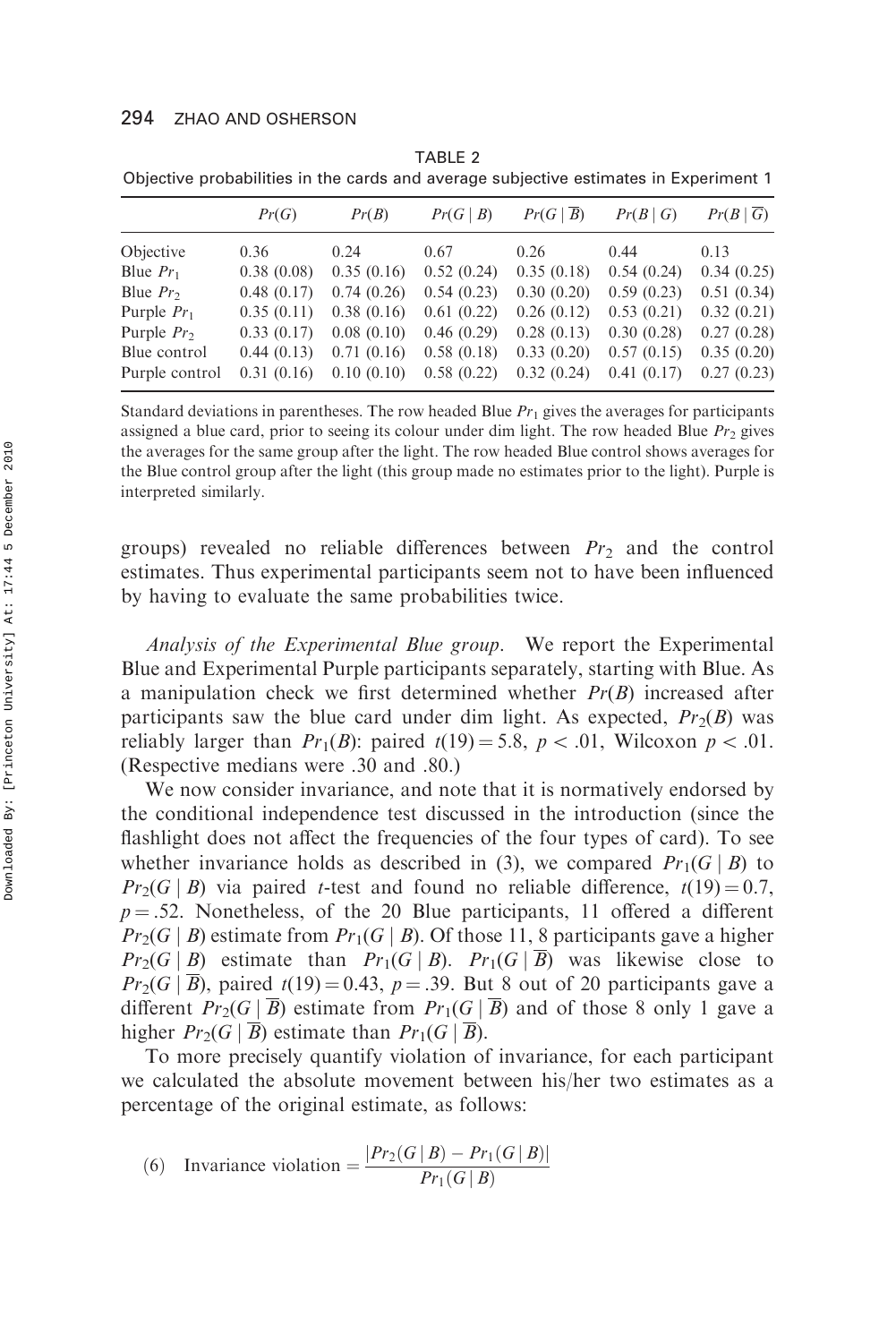We compared these invariance violations to the movement of the converse probability (i.e., blue given giraffe), computed via:

(7) Converse movement = 
$$
\frac{|Pr_2(B|G) - Pr_1(B|G)|}{Pr_1(B|G)}
$$

Following the normative analysis based on conditional independence (see the introduction), invariance is not expected for converse movement. This is because the flashlight does provide additional information about the colour of a card even if its animal is known. Consistent with the normative difference, the means for invariance violations and converse movements were 23.5% and 82.3%, respectively. This difference is reliable by paired t-test,  $t(19) = 2.3$ ,  $p < .05$ , and Wilcoxon test,  $p < .05$ . Regarding converse movement, of the 20 Blue participants, 15 offered a different  $Pr_2(B|G)$ estimate from  $Pr_1(B \mid G)$  (binomial  $p < .05$ ). We also computed the converse movement for  $Pr(B | \overline{G})$  which normatively need not be invariant. Indeed, the mean movement was 97.2%.

For each participant we also computed invariance violation for  $Pr(G | \overline{B})$ via the following counterpart to (6):

(8) Invariance violation for 
$$
\overline{B} = \frac{|Pr_2(G | \overline{B}) - Pr_1(G | \overline{B})|}{Pr_1(G | \overline{B})}
$$

The mean invariance violation of  $Pr(G | \overline{B})$  was 15.7%, not reliably different from the 23.5% violation of  $Pr(G | B)$  reported above, paired  $t(19) = 0.7$ ,  $p = .47$ .

From the results above invariance seems to hold, albeit somewhat approximately. We therefore asked about its use in updating the probability of G. Specifically, for each participant, we computed the value of  $Pr(G)$  via the law of total probability (2)—namely:  $Pr_2(G) = Pr_2(G | B)Pr_2(B) + Pr_2$  $(G | B)$  Pr<sub>2</sub>(B)—relying on the participant's estimates for the quantities at the right of the equality. We call this value the total probability of G, or  $Pr_{total}(G)$  for short. Likewise, for each participant we computed the value of  $Pr(G)$  via Jeffrey's rule (4)—namely:  $Pr_2(G) = Pr_1(G | B)Pr_2(B) + Pr_1(G | B)$  $Pr_2(B)$ . We call this value the Jeffrey probability of G, or  $Pr_{\text{Jeff}}(G)$  for short. The latter estimates were compared to the participant's direct evaluation of  $Pr_2(G)$  via absolute difference:

(9) total error =  $|Pr_2(G) - Pr_{total}(G)|$ 

Jeffrey error =  $|Pr_2(G) - Pr_{\text{Jeff}}(G)|$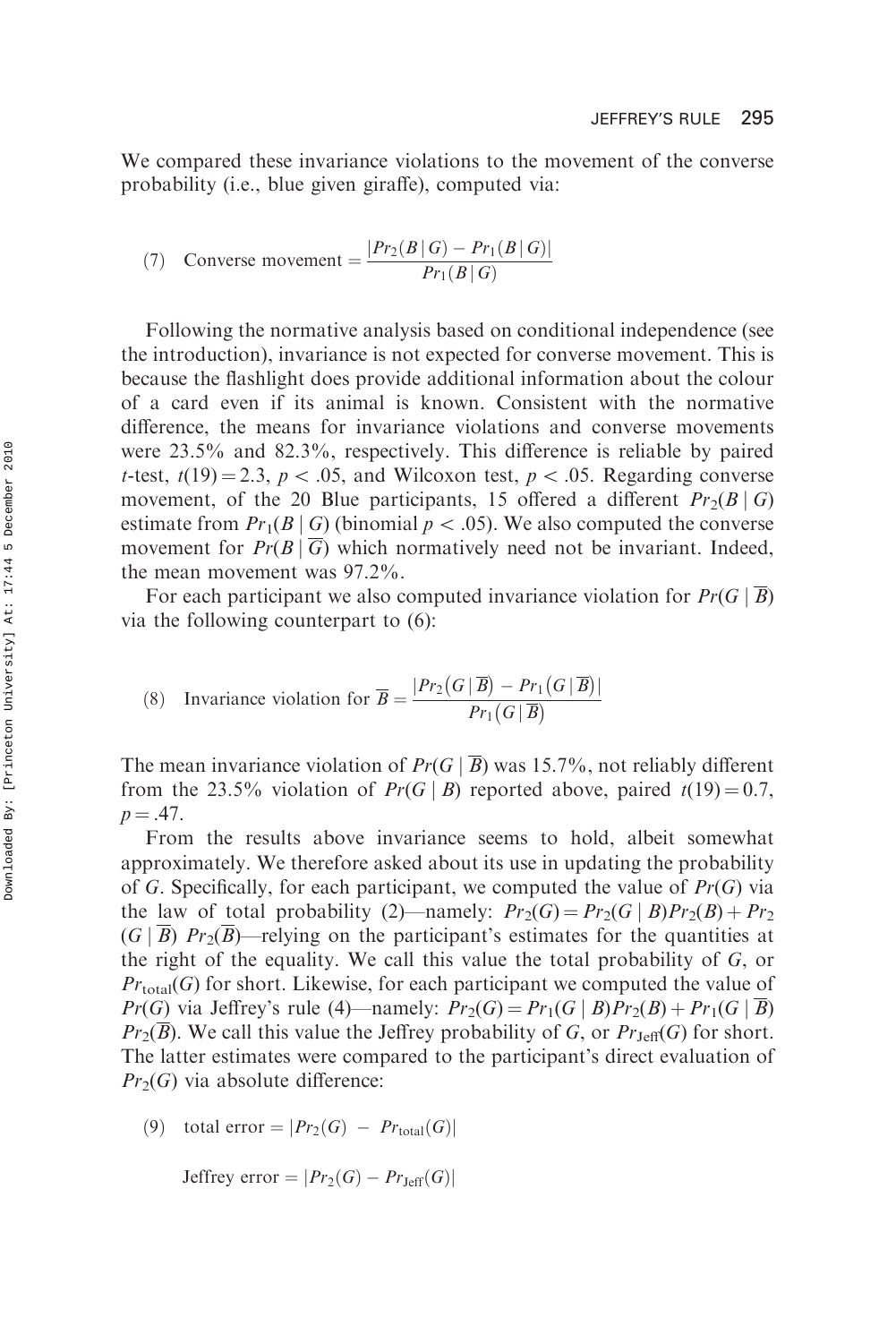The means for total and Jeffrey error were .09 and .11, respectively, not reliably different via paired *t*-test,  $t(19) = 1.2$ ,  $p = .24$ , or Wilcoxon test,  $p = .34.$ 

Jeffrey's rule thus seems to yield values that are close to the subjective estimates of  $Pr_2(G)$ . At the same time, participants appeared to focus more on the first Jeffrey term  $Pr_1(G | B)Pr_2(B)$  in (4) than the second  $Pr_1$  $(G | \overline{B}$  $Pr_2(\overline{B})$ . This was revealed by a regression of  $Pr_2(G)$  on the two terms. Only the first proved significant:  $t = 2.1$ ,  $p < .05$ , coefficient = 0.40 versus  $t = -0.5$ ,  $p = .36$ , coefficient  $= -0.44$ .<sup>3</sup> As for the law of total probability, participants likewise seemed to focus more on the first term  $Pr_2(G \mid B)Pr_2(B)$ in (2) than the second  $Pr_2(G | B)Pr_2(B)$ :  $t = 2.4$ ,  $p < .05$ , coefficient = 0.47 versus  $t = -0.2$ ,  $p = .83$ , coefficient  $= -0.11$ .

Analysis of the Experimental Purple group. We first performed a manipulation check to determine whether  $Pr(B)$  decreased after participants saw the purple card under dim light. As expected,  $Pr<sub>2</sub>(B)$  was reliably less than  $Pr_1(B)$ , paired  $t(19) = 6.7$ ,  $p < .01$ , Wilcoxon  $p < .01$ . (Respective medians were .38 and .05.)

To see whether invariance holds as described in (3), we compared  $Pr_1$  $(G | B)$  to  $Pr_2(G | B)$  via paired t-test and found no reliable difference,  $t(19) = 1.8$ ,  $p = .08$ . Of the 20 Purple participants, 11 offered a different Pr<sub>2</sub>  $(G | B)$  estimate from  $Pr(G | B)$ . Of those 11, 7 participants gave a lower  $Pr_2(G | B)$  estimate than  $Pr_1(G | B)$ .  $Pr_1(G | \overline{B})$  was also found to be close to  $Pr_2(G \mid \overline{B})$ , paired  $t(19) = 1.1$ ,  $p = .29$ . Out of 20 participants, 10 gave different estimates for  $Pr_2(G | \overline{B})$  and  $Pr_1(G | \overline{B})$ , with 4 of the 10 giving a lower estimate of  $Pr_2(G \mid B)$  compared to  $Pr_1(G \mid B)$ .

Just as for the Blue group, we computed invariance violations of  $Pr(G | B)$  using (6) and converse movement of  $Pr(B | G)$  using (7). The means for invariance violations and converse movements were 42.5% and 63.7%, respectively. This difference is reliable by paired t-test,  $t(19) = 2.1$ ,  $p < .05$ , and Wilcoxon test,  $p < .05$ . The mean invariance violation for  $Pr(G \mid \overline{B})$  via (8) was 29.2%, not reliably smaller than the 42.5% violation of  $Pr(G | B)$ , paired  $t(19) = 0.8$ ,  $p = .43$ . Regarding converse movement, of the 20 Purple participants, 17 offered a different  $Pr_2(B|G)$  estimate from  $Pr_1(B \mid G)$ , binomial  $p < .01$ .

Once again invariance seems to hold, although only approximately. So for each participant we computed the value of  $Pr(G)$  via the law of total probability (2), again denoting this value by  $Pr_{total}(G)$ . Likewise, for each participant we computed the value of  $Pr(G)$  via Jeffrey's rule (4), denoting this value by  $Pr_{\text{Jeff}}(G)$ . The latter estimates were compared to  $Pr_2(G)$  via the absolute differences shown in (9). The means for total and Jeffrey error were

<sup>&</sup>lt;sup>3</sup>We thank Steve Sloman for suggesting this analysis.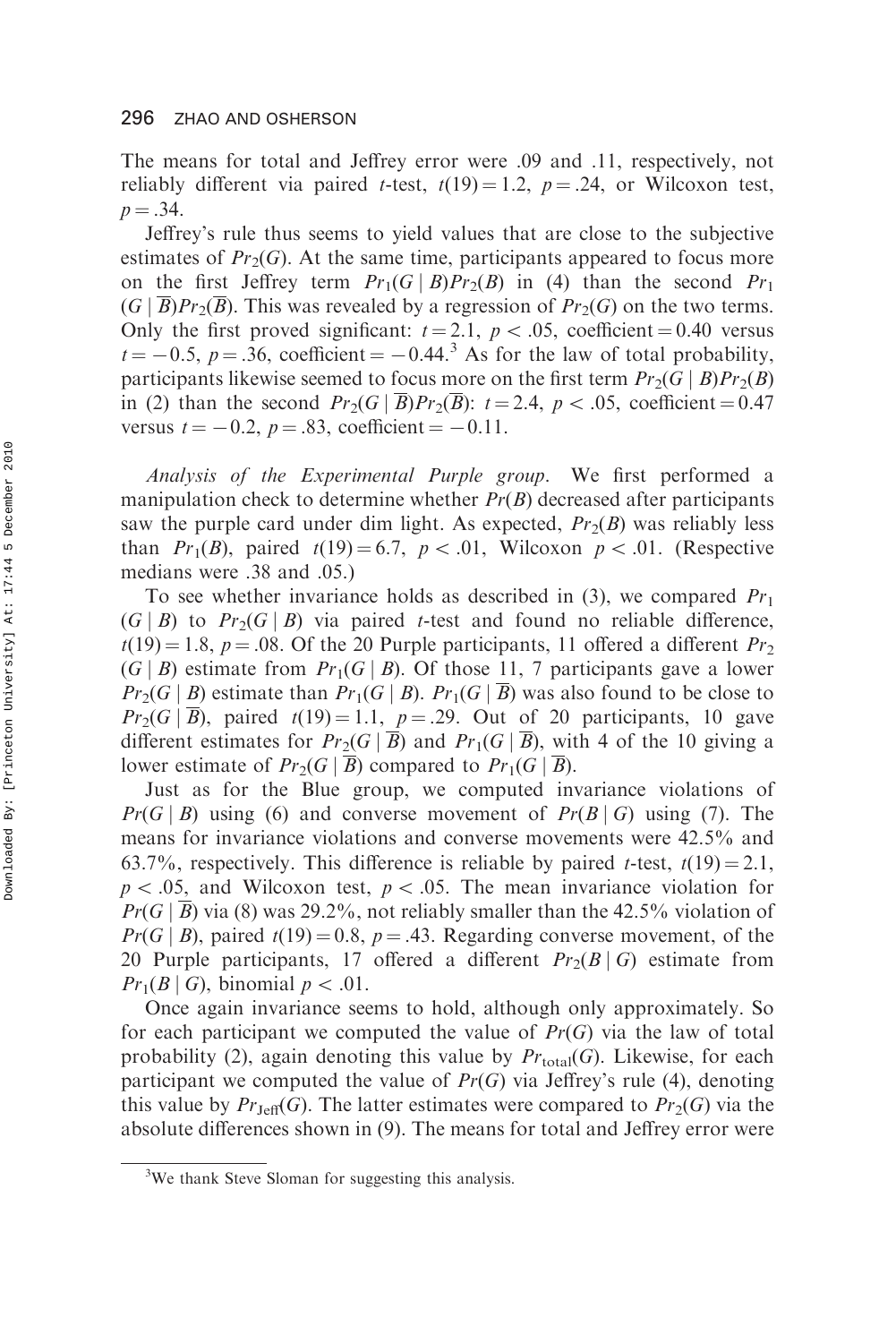.05 and .10, respectively, not reliably different via paired *t*-test,  $t(19) = 1.4$ ,  $p = .22$ , or Wilcoxon test,  $p = .25$ .

In these Purple participants (just as for Blue), Jeffrey's rule yields values that are close to the subjective estimates of  $Pr_2(G)$ . Regressing  $Pr_2(G)$  on the two Jeffrey terms reveals more focus on the second compared to the first, in contrast to the Blue group. The second term,  $Pr_1(G \mid \overline{B})Pr_2(\overline{B})$ , yields  $t = 2.3$ ,  $p < .05$ , coefficient = 0.8, whereas the first term,  $Pr_1(G \mid B)Pr_2(B)$ , yields  $t = 0.1$ ,  $p = .89$ , coefficient = 0.09. Likewise for the law of total probability: participants seemed to focus more on the second term  $Pr_2(G \mid B)Pr_2(B)$  in (2) than the first  $Pr_2(G | B)Pr_2(B)$ :  $t = 5.7$ ,  $p < .01$ , coefficient = 1.11 versus  $t = 1.4$ ,  $p = .19$ , coefficient = 0.67.

Combining Blue and Purple groups. For an overall assessment of invariance violation and converse movement we collapsed the Blue and Purple groups. Of the 40 experimental participants, 2 showed more than 100% invariance violation—in the sense of (6)—and another three showed more than 100% converse movement—in the sense of (7). Excluding these five outliers, we examined the distributions of percent movements in  $Pr(G | B)$  and in  $Pr(B | G)$ ; see Figure 1. The average invariance violation was 0.18 and the average converse movement was 0.45. Thus the light affected  $Pr(B \mid G)$  more than it did  $Pr(G \mid B)$ , paired  $t(34) = 3.2$ ,  $p < .01$ . This contrast is consistent with the normative case for invariance in the second case but not the first.

# Discussion of Experiment 1

In the procedure of Experiment 1 respect for the invariance principle (3) seems normatively mandated, inasmuch as experience with the light



**Figure 1.** Distributions of invariance violation ( $N = 38$ ) and converse movement ( $N = 37$ ) in Experiment 1 (combining Blue and Purple groups) for shifts within 100%.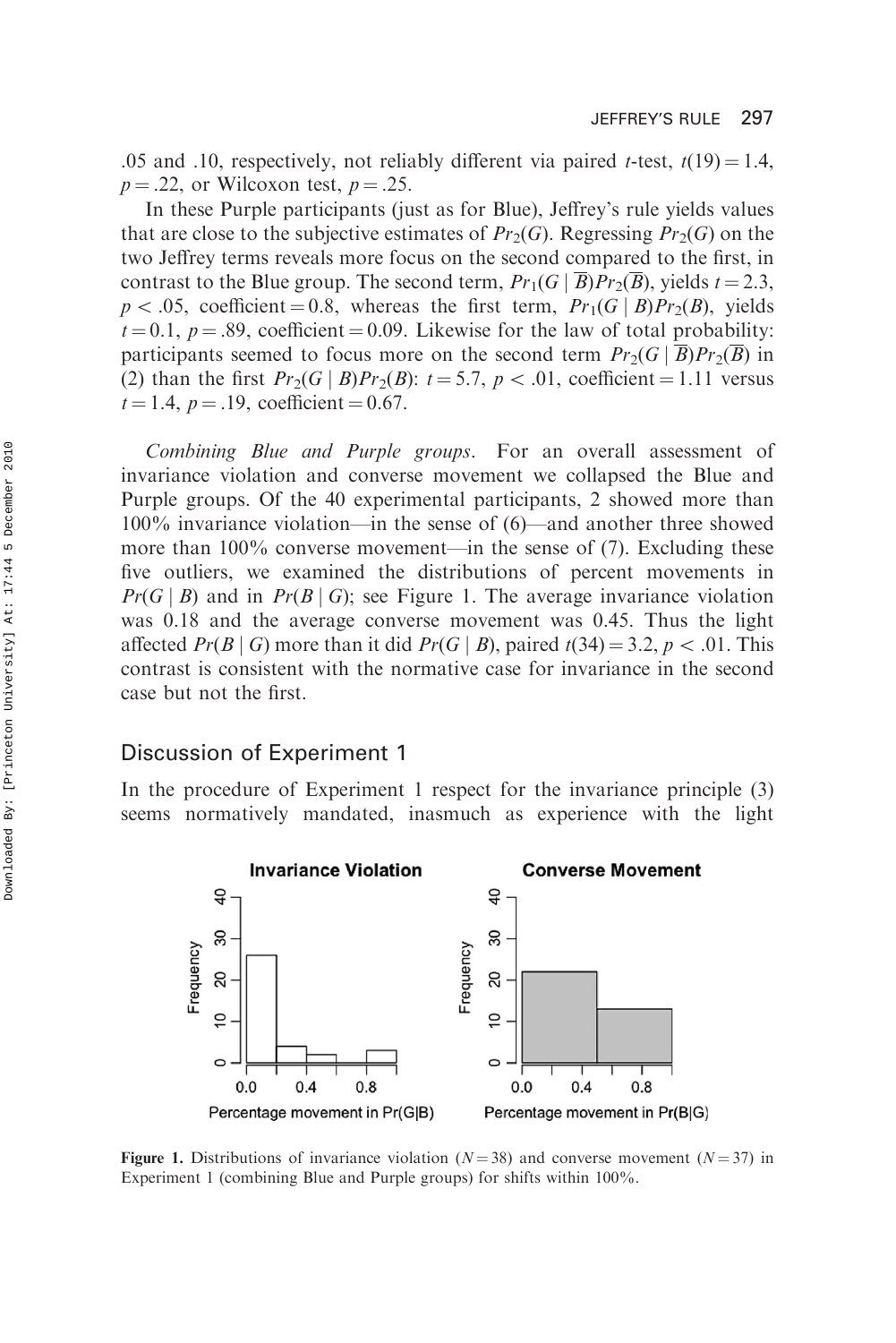provides no further information about G once it is granted that the card is blue. In other words,  $Pr_2(G | B) = Pr_1(G | B, l) = Pr_1(G | B)$ , where l is the experience provided by the light (as discussed in the Introduction). A majority of participants, in contrast, gave different estimates for  $Pr_2(G | B)$  compared to  $Pr_1(G | B)$  after gaining new information about colour via the light. Indeed, collapsing over the 40 participants (blue and purple groups combined), 22 were non-invariant for  $Pr(G \mid B)$  and 18 for  $Pr(G | B)$ .

On the other hand, the violations of invariance were relatively small in extent. As a percentage of  $Pr_1(G \mid B)$ , the absolute difference between  $Pr_2(G | B)$  and  $Pr_1(G | B)$  averaged 33.0% across all 40 participants. This difference is not trivial but nonetheless reliably smaller than the absolute percentage difference (averaging 73.0%) for the converse probabilities  $Pr_2(B \mid G)$  and  $Pr_1(B \mid G)$ . Normatively, invariance is not expected with respect to  $Pr(B|G)$ . When used to estimate  $Pr_2(G)$  via the law of total probability, we saw that  $Pr_1(G \mid B)$  could be substituted for  $Pr_2(G \mid B)$  with little loss of accuracy—total versus Jeffrey error, as in (9). This provides another indication of the relative modesty of invariance violations in Experiment 1. Similar remarks apply to  $Pr_1(G \mid \overline{B})$  compared to  $Pr_2$  $(G | \overline{B}).$ 

In comparison with the mitigated respect for invariance in Experiment 1, simple conditioning (1) was honoured near perfectly in a separate procedure that we carried out with 20 additional participants. Specifically, 10 participants viewed all the cards, just as before, then estimated  $Pr_1(G \mid B)$ . Next a random card was drawn (contrived to be blue), and its colour was revealed by viewing it in daylight (so that the blueness becomes certain). Finally the participant was invited to estimate  $Pr_2(G)$ . The same procedure was applied to another 10 participants who viewed purple. For the Blue group simple conditioning requires  $Pr_2(G) = Pr_1(G | B)$  whereas it requires  $Pr_2(G) = Pr(G | B)$  for the Purple group. In fact these equations held almost perfectly. For Blue participants the mean of the  $Pr_2(G)$  estimates was 0.59 ( $SD = 0.17$ ) while it was 0.56 ( $SD = 0.16$ ) for  $Pr_{1}(G | B)$  [t(9) = 1.2,  $p > .05$ . Likewise, for Purple participants the means of  $Pr<sub>2</sub>(G)$  and  $Pr_1(G | B)$  were 0.27 (SD = 0.13) and 0.24 (SD = 0.13), respectively,  $t(9) = 0.8, p > .05.$ 

## EXPERIMENT 2

Candlelight in Jeffrey's example produces impressions of colour that are difficult to describe; the same is likely true in the flashlight procedure of Experiment 1. In contrast, our second experiment was designed so that the passage of experience yields events that are more easily characterised.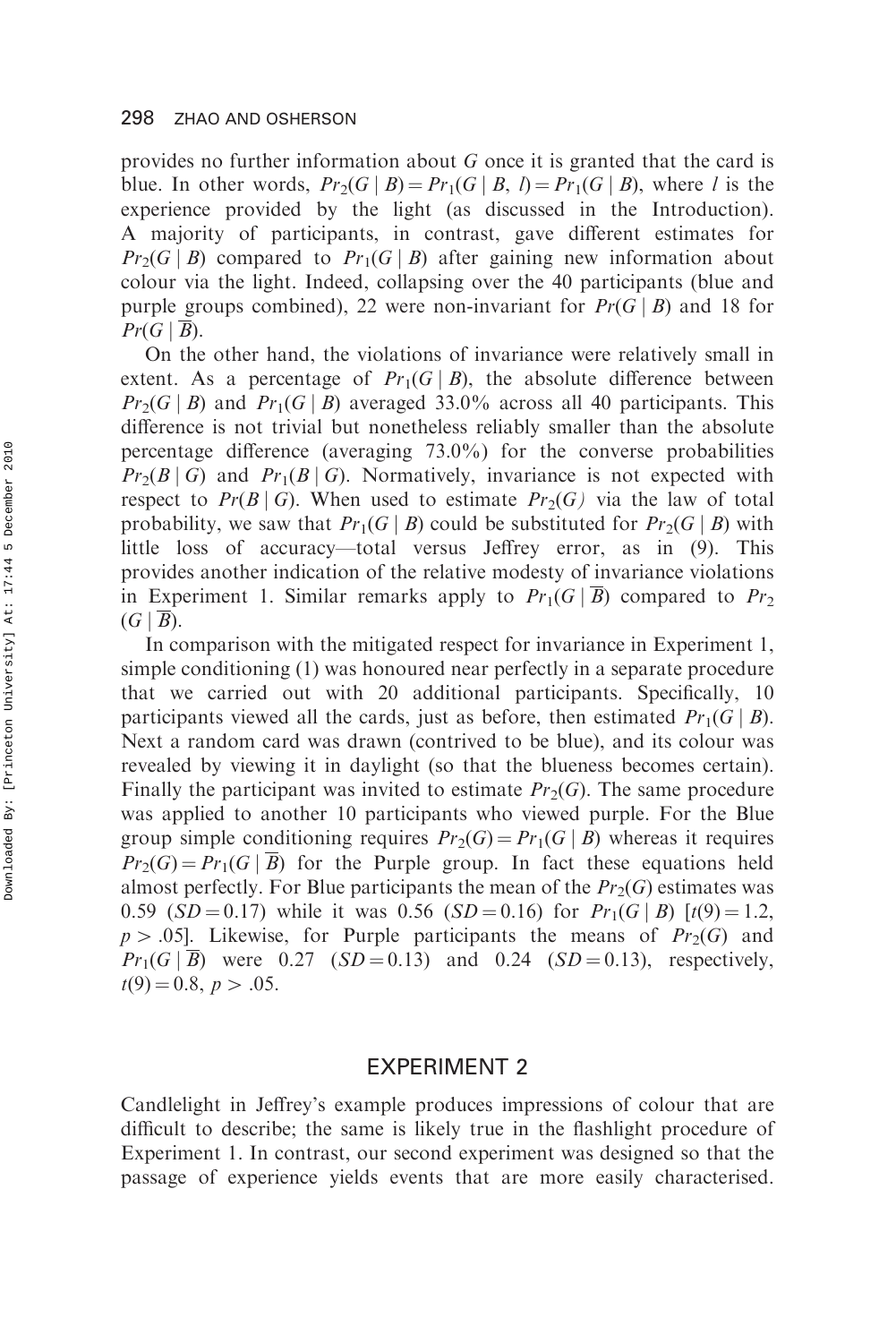We asked a new group of participants to estimate probabilities for events in two different scenarios, one in which invariance is justified, the other in which it is not. The scenarios involved a lottery and the ultimatum game, respectively.

# **Participants**

A total of 100 undergraduates from Princeton University participated in exchange for partial course credit (58 female, mean age 19.5 yrs,  $SD = 1.1$ ). None had served in Experiment 1.

# Materials and procedure

A total of 50 participants served in the experimental condition, and another 50 in the control condition. As in Experiment 1, the purpose of the control condition was to assess the impact of being asked to evaluate the same probabilities a second time. Each participant in both conditions was presented with the lottery and the ultimatum game scenarios (the order was counterbalanced).

# Lottery scenario

In this scenario we substitute C (buying a car) for G, and W (winning the lottery) for B. The following description was presented on the computer screen for each participant:

Imagine that a randomly chosen adult (call him Mr X) in New Jersey has just purchased the Jersey Cash 5 lottery for this week. In this lottery, there are 5 numbers to be drawn, each from 1 to 40. Each number is drawn from the bowl and then put aside. The lottery jackpot is \$240,000 which will be shared by players who have all 5 winning numbers (the order of the numbers doesn't matter). The numbers on Mr X's lottery ticket are 12 17 24 32 39.

In the experimental condition the participant answered the following questions before any lottery numbers were drawn (the order was randomised for each participant):

## LOTTERY PROBABILITY QUESTIONS:

- $Pr(C)$  What's the probability that Mr X will buy a new car in the next two years?  $Pr(W)$  What's the probability that Mr X will win the jackpot?
- $Pr(C | W)$  What's the probability that Mr X will buy a new car in the next two years assuming that he wins the jackpot?
- $Pr(C | \overline{W})$  What's the probability that Mr X will buy a new car in the next two years assuming that he does NOT win the jackpot?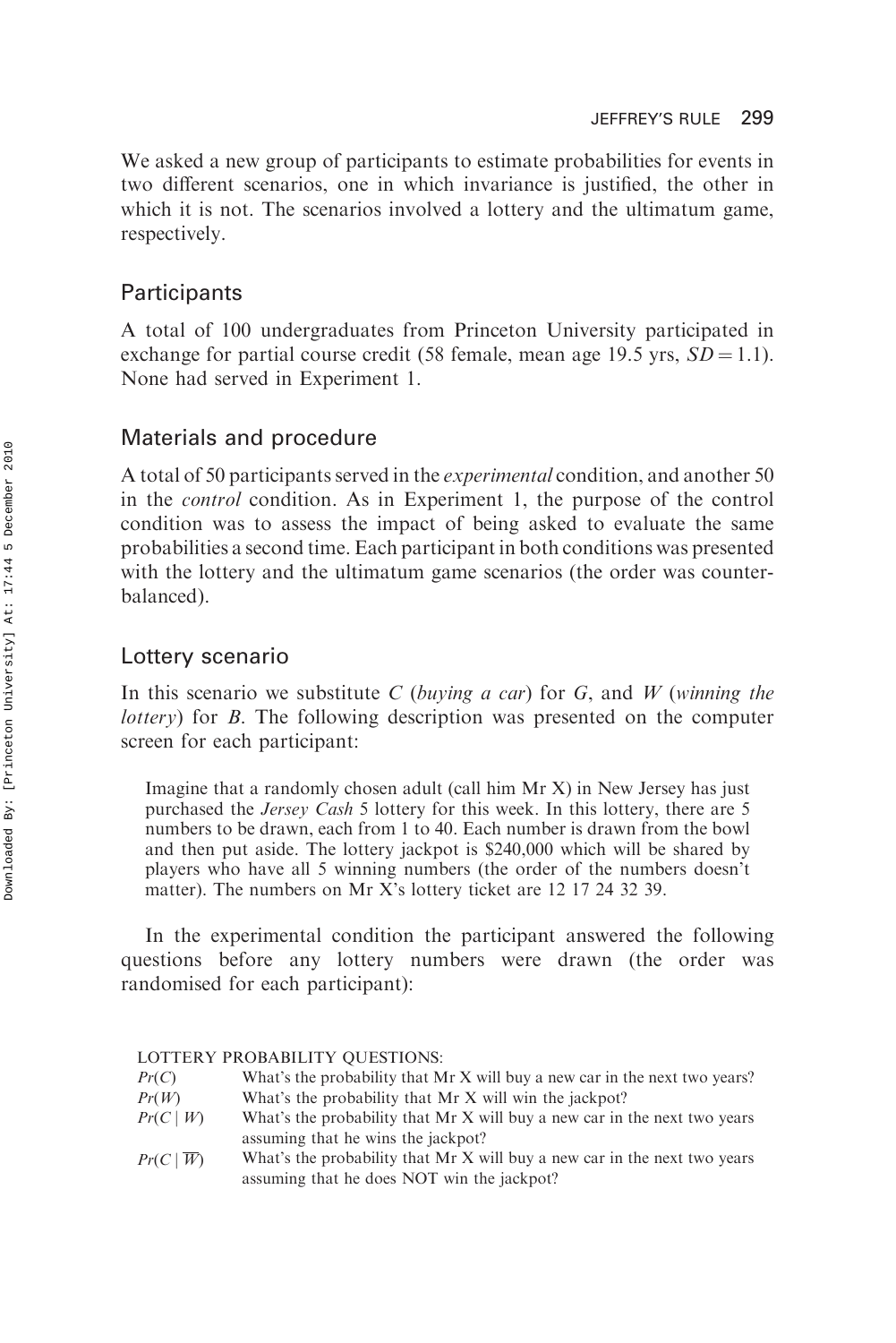The participant was then presented with the following additional information.

It's the night of the lottery, and the numbers are being drawn. Mr X becomes excited because the first four draws are 32, 12, 24, and 17. In other words, the first four numbers drawn match the numbers on his ticket.

The participant then answered the same set of questions shown above (in a different random order) prior to the last number being drawn. Since participants had to give their estimates twice to the same questions, we informed them that they were free to provide the same estimate or a different estimate the second time around. In the control condition participants saw the description of the lottery immediately followed by the results of the first four numbers, and then answered the questions shown above just once.

In the lottery scenario knowing the results of the first four draws provides no further information about C once it is granted that Mr X wins the lottery. In other words,  $Pr_2(C | W) = Pr_1(C | W, f) = Pr_1(C | W)$ , where f is knowledge of the results of the first four draws. For this reason, invariance seems justified.

## Ultimatum game scenario

Here we use A (accepting the offer) and O (offering at least \$4) to replace G and B. The following description was presented on the computer screen for each participant:

Imagine that two undergraduate students are randomly chosen from Princeton University to play a game. The game works as follows. The two students are given the opportunity to split \$10. One student is the proposer and the other is the responder. The proposer makes an offer as to how \$10 should be split between the two. The responder can either accept or reject this offer. If the responder accepts the offer, the money is split as proposed, but if the responder rejects the offer, then neither of them receives anything. The students have just finished the first trial of the game.

In the experimental condition the participant was informed that the two students were about to play the second trial. The participant then answered the following questions (randomly ordered) about the second trial prior to learning the outcome of the first trial:

#### ULTIMATUM GAME PROBABILITY QUESTIONS:

- $Pr(A)$  What's the probability that the responder will accept the offer from the proposer in the second trial?
- $Pr(O)$  What's the probability that the proposer will offer AT LEAST \$4 to the responder in the second trial?
- $Pr(A | O)$  What's the probability that the responder will accept the offer assuming that the proposer offers AT LEAST \$4 in the second trial?
- $Pr(A | \overline{O})$  What's the probability that the responder will accept the offer assuming that the proposer offers LESS THAN \$4 in the second trial?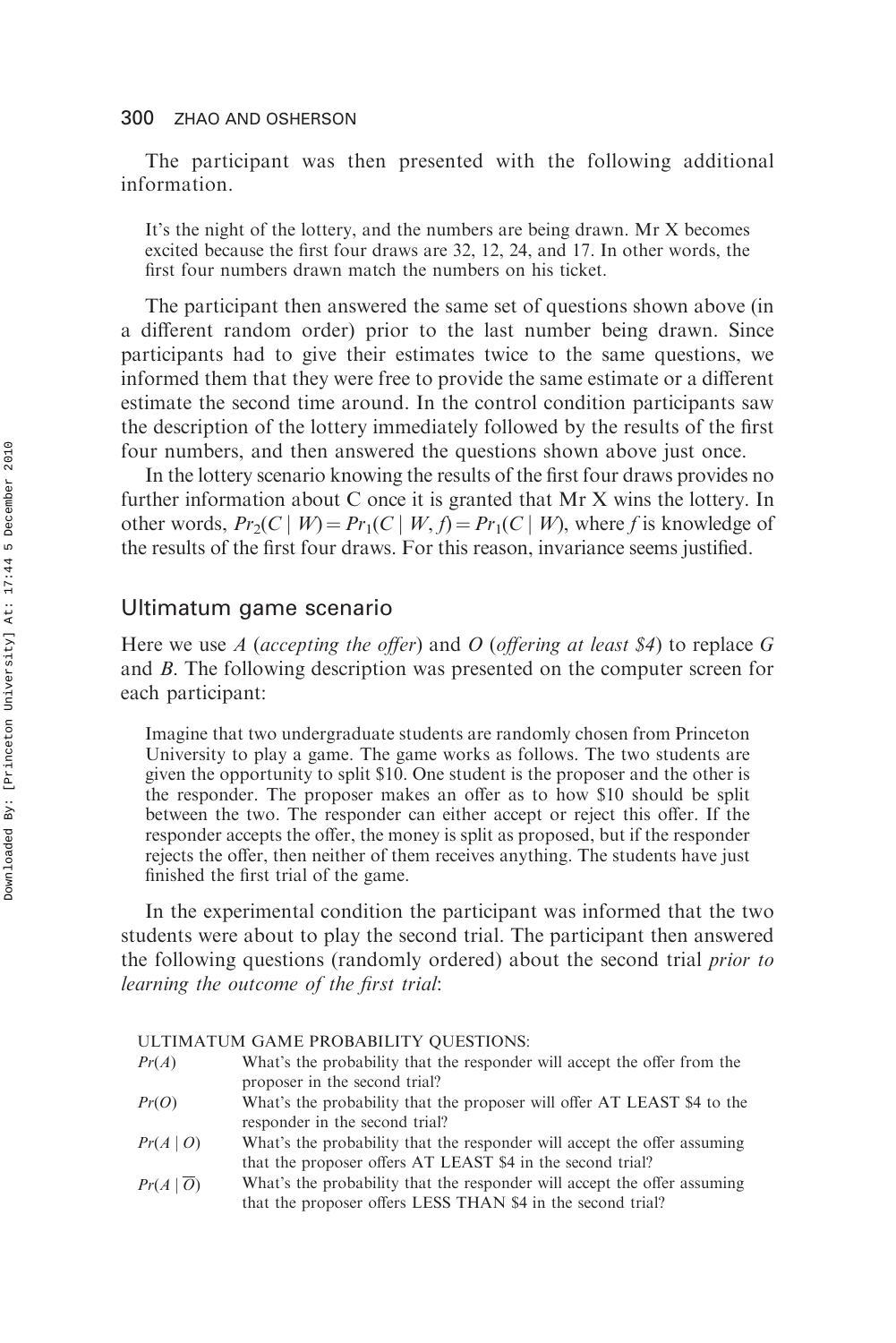The participant was then presented with the following additional information about the scenario:

Now you learn that in the first trial the responder rejected the proposer's offer and neither of them received anything. They are about to play the second trial.

The participant then answered the same set of questions shown above (in a different random order) about the second trial of the game. Again we informed participants that they were free to provide the same estimate or a different estimate the second time around. In the control condition participants saw the description of the ultimatum game immediately followed by the outcome of the first trial, and then answered the questions shown above just once.

In this scenario invariance is not normatively required because the outcome of the first trial suggests that the responder is sensitive to the fairness of offers. This could affect the second trial in various ways (e.g., by causing the proposer to raise the offer). Thus  $Pr_2(A | O) = Pr_1(A | O, t) \neq Pr_1(A | O)$ , where  $t$  is knowledge of the outcome of the first trial.

# **Results**

*Average responses.* In each scenario we use  $Pr_1$  to refer to probability estimates before the experience and  $Pr<sub>2</sub>$  for estimates after the experience. Average probabilities are shown in Table 3.

Control versus experimental conditions. Since experimental participants had to provide estimates twice to the same questions, we compared their second estimates to those of the control group. For each scenario considered separately, independent-sample t-tests for each of the four questions revealed no reliable differences between  $Pr<sub>2</sub>$  and the control estimates. Thus

| Average estimates in Experiment 2 |            |            |            |                        |
|-----------------------------------|------------|------------|------------|------------------------|
| lottery                           | Pr(C)      | Pr(W)      | Pr(C   W)  | $Pr(C   \overline{W})$ |
| $Pr_1$                            | 0.29(0.22) | 0.01(0.01) | 0.77(0.22) | 0.21(0.14)             |
| $Pr_2$                            | 0.33(0.25) | 0.03(0.02) | 0.76(0.20) | 0.20(0.15)             |
| Control                           | 0.31(0.19) | 0.04(0.04) | 0.70(0.29) | 0.29(0.20)             |
| ultimatum                         | Pr(A)      | Pr(O)      | Pr(A   O)  | $Pr(A   \overline{O})$ |
| $Pr_1$                            | 0.65(0.22) | 0.61(0.29) | 0.75(0.19) | 0.44(0.30)             |
| $Pr_2$                            | 0.68(0.22) | 0.74(0.24) | 0.72(0.20) | 0.38(0.30)             |
| Control                           | 0.62(0.25) | 0.63(0.28) | 0.70(0.25) | 0.36(0.29)             |

| TABLE 3 |  |  |                                   |  |
|---------|--|--|-----------------------------------|--|
|         |  |  | Average estimates in Experiment 2 |  |

Standard deviations in parentheses.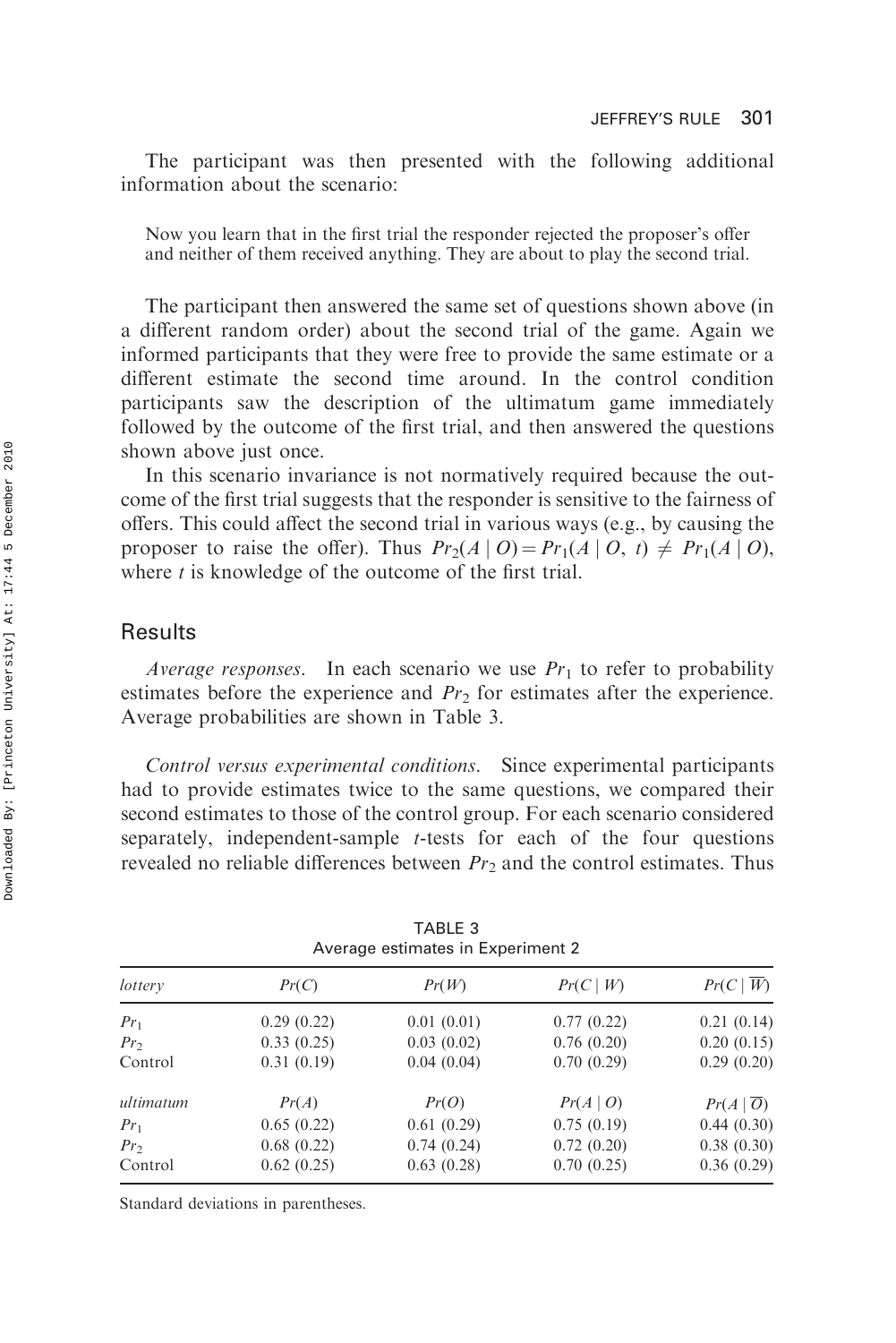experimental participants seem not to have been influenced by having to evaluate the same probabilities twice.

Analysis of the lottery scenario. As a manipulation check, we first determined whether  $Pr(W)$  increased after participants saw the results of the first four draws. As expected,  $Pr_2(W)$  was reliably larger than  $Pr_1(W)$ : paired  $t(49) = 7.7$ ,  $p < .01$ , Wilcoxon  $p < .01$ . Specifically, the median probability of winning moved from  $.7\%$  to  $2.5\%$ . (Notice that, as a group, the participants' initial estimates were far too high whereas the second estimates were more accurate.)

To see whether invariance holds, we compared  $Pr_1(C | W)$  to  $Pr_2(C | W)$ via paired *t*-test and found no reliable difference,  $t(49) = 0.89$ ,  $p = .37$ . Of the 50 participants, only 12 offered different values for  $Pr_2(C | W)$  versus  $Pr_1(C | W)$ .  $Pr_1(C | W)$  was likewise found to be close to  $Pr_2(C | W)$ , paired  $t(49) = 1.0$ ,  $p = .34$ . Out of 50 participants, 15 gave a different  $Pr_2(C | W)$ estimate from  $Pr_1(C | \overline{W})$ .

For a more precise quantification, for each participant we calculated invariance violation via the following:

Invariance violation = 
$$
\frac{|Pr_2(C|W) - Pr_1(C|W)|}{Pr_1(C|W)}
$$

The average invariance violation was only 1.42% with a median violation of 0. The invariance violation for  $Pr(C | \overline{W})$  was also computed. The mean violation was 1.33% with a median of 0. Since we obtained no estimate for  $Pr(W | C)$ , converse movement was not computed.

From the results above, invariance seems to hold rather well. For each participant we therefore computed  $Pr_{total}(C)$  via (2) and  $Pr_{\text{Jeff}}(C)$  via (4), with G and B substituted by C and W. These estimates were compared to the participant's direct evaluation of  $Pr_2(C)$  via absolute difference:

```
total error = |Pr_2(C) - Pr_{total}(C)|Jeffrey error = |Pr_2(C) - Pr_{\text{Jeff}}(C)|
```
The means for total and Jeffrey error were .15 and .13, respectively, not reliably different via paired *t*-test,  $t(49) = 0.9$ ,  $p = .36$ , or Wilcoxon test,  $p = .74$ . Jeffrey's rule thus provides a reasonably accurate approximation of  $Pr_2(C)$ .

Regression of  $Pr_2(C)$  on  $Pr_1(C | W)Pr_2(W)$  and  $Pr_1(C | W)Pr_2(W)$ suggests that participants focused more on the second term than the first. The second yields  $t = 4.4$ ,  $p < .01$ , coefficient = 1.0, whereas the first produces  $t = 0.1$ ,  $p = .87$ , coefficient  $= -0.1$ . The same results are seen from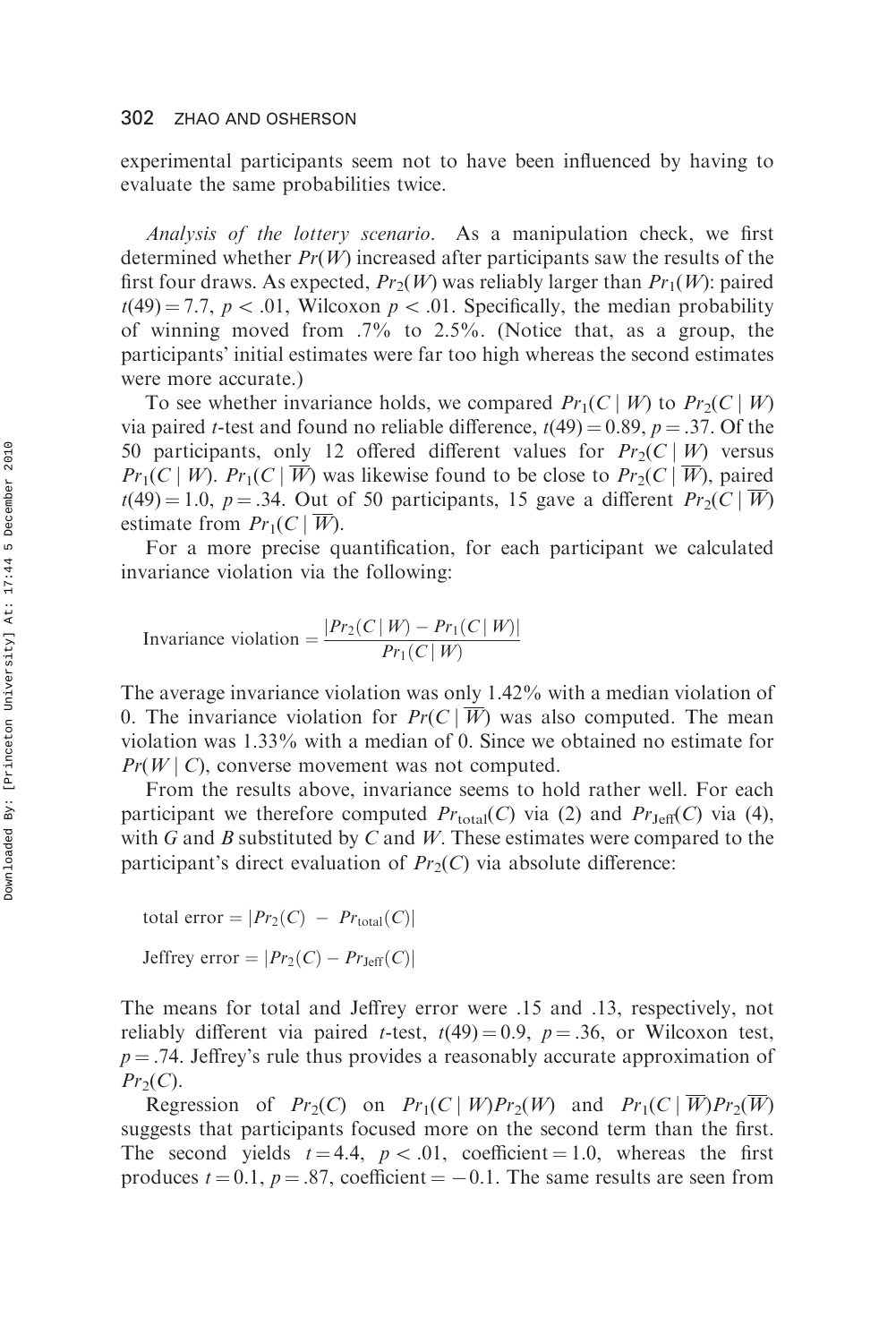the regression of  $Pr_2(C)$  on  $Pr_2(C | W)Pr_2(W)$  and  $Pr_2(C | \overline{W})Pr_2(\overline{W})$ , which again suggests that participants focused more on the second term than the first. The second term yields  $t = 4.3$ ,  $p < .01$ , coefficient = 0.9 whereas the first produces  $t = 0.24$ ,  $p = .81$ , coefficient  $= 0.1$ .

Analysis of the ultimatum game scenario. As a manipulation check we first determined whether  $Pr(O)$  increased after the reported rejection in the preceding trial. As expected,  $Pr_2(O)$  was reliably larger than  $Pr_1(O)$ : paired  $t(49) = 4.2$ ,  $p < .01$ , Wilcoxon  $p < .01$ . (Medians 60% and 80%, respectively.)

We found that  $Pr_1(A | O)$  was close to  $Pr_2(A | O)$ , paired  $t(49)=0.3$ ,  $p = .75$ . But these averages mask movement in different directions by the majority of participants. Indeed, 33 of the 50 participants offered a different  $Pr_2(A | O)$  estimate from  $Pr_1(A | O)$  ( $p < .05$  via binomial test). Of the 33, 19 offered a higher  $Pr_2(A | O)$  than  $Pr_1(A | O)$  and 14 offered a higher  $Pr_1(A | O)$  than  $Pr_2(A | O)$ .  $Pr_1(A | \overline{O})$  was likewise found to be close to  $Pr_2(A | \overline{O})$ , paired  $t(49) = 1.3$ ,  $p = .20$ . However, out of 50 participants, 38 gave a different  $Pr_2(A | \overline{O})$  estimate from  $Pr_1(A | \overline{O})$  ( $p < .01$  via binomial test). Of the 38, 14 offered a higher  $Pr_2(A | \overline{O})$  than  $Pr_1(A | \overline{O})$  and 24 offered a higher  $Pr_1(A | \overline{O})$  than  $Pr_2(A | \overline{O})$ .

As in the lottery scenario, for each participant we calculated invariance violation via:

Invariance violation = 
$$
\frac{|Pr_2(A | O) - Pr_1(A | O)|}{Pr_1(A | O)}
$$

The average invariance violation was 18.71% with a median of 12%. As expected, this violation was reliably greater than that in the lottery case  $(1.42\%)$ , paired  $t(49) = 3.7$ ,  $p < .01$ . For  $Pr(A | O)$  the mean invariance violation was 17.38%, reliably greater than  $Pr(C | \overline{W})$  in the lottery case (1.33%), paired  $t(49) = 2.9$ ,  $p < .01$ . The means of total and Jeffrey error were .13 and .16 respectively, which shows an opposite trend to those in the lottery scenario (total error  $= .15$  and Jeffrey error  $= .13$ ). However, the difference is not reliable via paired *t*-test,  $t(49) = 1.01$ ,  $p = .32$ . Overall, as expected on normative grounds, invariance was violated to a greater extent here than in the lottery scenario.

# Discussion of Experiment 2

In the lottery scenario invariance held for a majority of participants, and the absolute difference between  $Pr_2(C | W)$  and  $Pr_1(C | W)$  as a percentage of  $Pr_1(C | W)$  was quite small. When used to estimate  $Pr_2(C)$  via the law of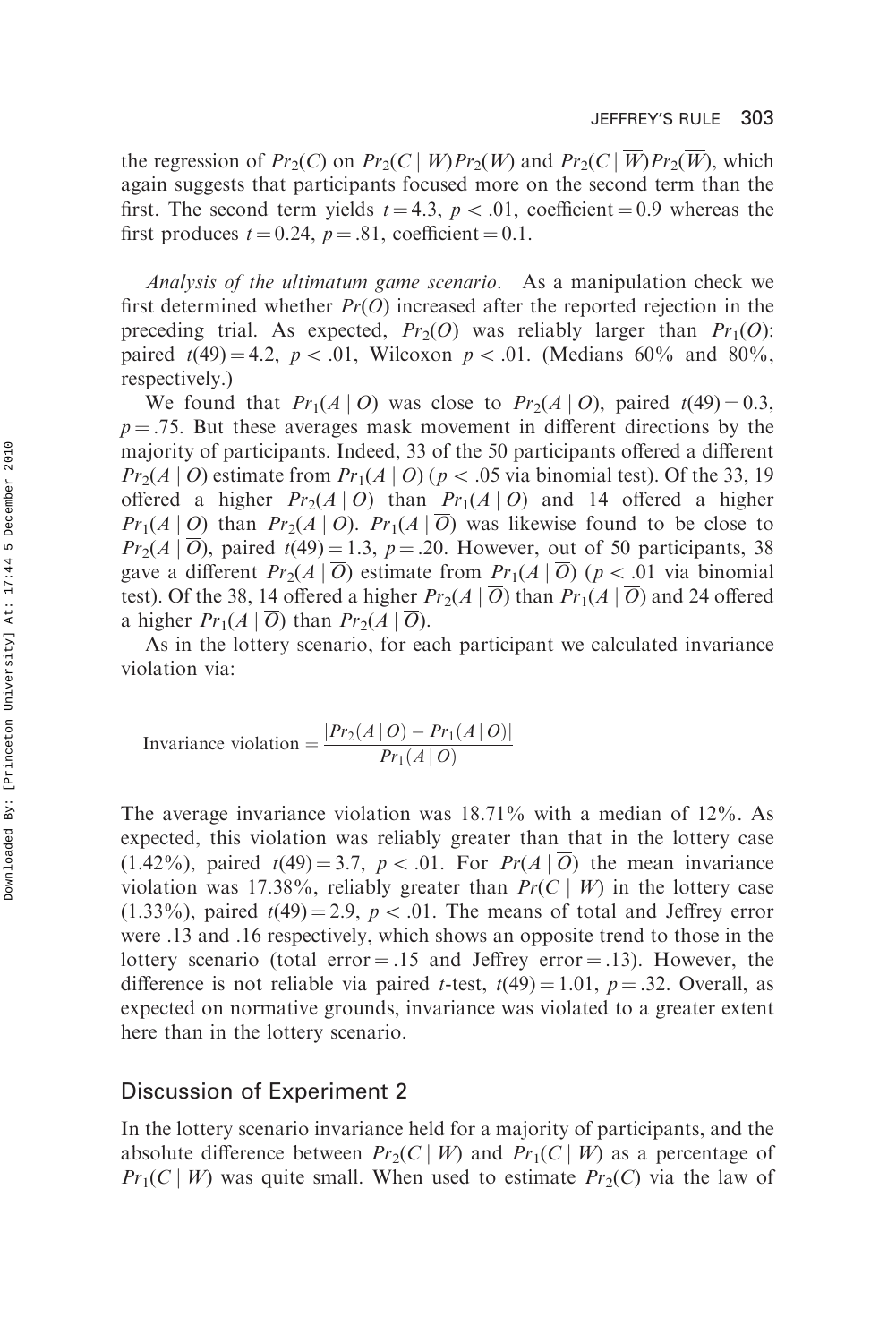total probability, we saw that  $Pr_1(C | W)$  could be substituted for  $Pr_2(C | W)$ with little loss of accuracy. In contrast to Experiment 1, regression revealed greater impact of  $Pr_1(C | \overline{W})Pr_2(\overline{W})$  compared to  $Pr_1(C | W)Pr_2(W)$  when using Jeffrey's rule to predict  $Pr_2(C)$  in the lottery scenario. The difference between the two experiments might result from implicit causal analysis of the variables in play (as discussed in Over, Hadjichristidis, Evans, Handley, & Sloman, 2007). It might also be that participants focus more on the Jeffrey term, which is associated with the highest unconditional probability.<sup>4</sup> Consistent with this hypothesis, participants focused more on  $Pr_1(C | \overline{W})Pr_2(\overline{W})$ , and  $Pr_2(\overline{W})$  was greater than  $Pr_2(W)$ . In the flashlight study the Blue participants focused more on  $Pr_1(G | B)Pr_2(B)$ , and  $Pr_2(B)$ was greater than  $Pr_2(\overline{B})$ ; in contrast, the Purple participants focused more on  $Pr_1(G \mid \overline{B})Pr_2(\overline{B})$ , and  $Pr_2(\overline{B})$  was greater than  $Pr_2(B)$ .

In the ultimatum scenario a majority of participants gave different estimates for  $Pr_2(A | O)$  compared to  $Pr_1(A | O)$  after learning the outcome of the first trial. Thus invariance seems not to hold for the ultimatum scenario, as it need not on normative grounds.<sup>5</sup>

Finally we note that the mean invariance ''violation'' in the ultimatum scenario is less than the violation in Experiment 1 (18.45% versus  $27.73\%$ , averaging over all participants and relevant questions in the respective experiments). This might seem strange, inasmuch as invariance was normatively expected for the flashlight procedure but not the ultimatum game. Does the comparison highlight the non-normative character of the judgements exhibited in Experiment 1? In fact any such comparison is hazardous. Although invariance may not be normatively mandated in a given situation, there might be other reasons to believe in the relative stability of  $Pr(A | O)$  and  $Pr(A | \overline{O})$  through time. For example, it might be believed that the responder aims for consistency in her successive decisions. In any event, 71 out of 100 participants showed conditional probability movement in the ultimatum scenario but only 40 out of 80 did in Experiment 1.

# GENERAL DISCUSSION

In Experiment 1 experience with the light changed the probability that the chosen card was blue, but had only mild (although non-negligible) impact on the probability of the giraffe given that the card was blue. That is,  $Pr_2(G | B) \approx Pr_1(G | B)$  as well as  $Pr_2(G | \overline{B}) \approx Pr_1(G | \overline{B})$ . These results

<sup>&</sup>lt;sup>4</sup>We thank an anonymous reviewer for this observation.

<sup>&</sup>lt;sup>5</sup>Without giving details, we note that Experiment 2 was repeated with 330 participants recruited over the internet via *Amazon Turk*. The results were in close agreement with those reported here.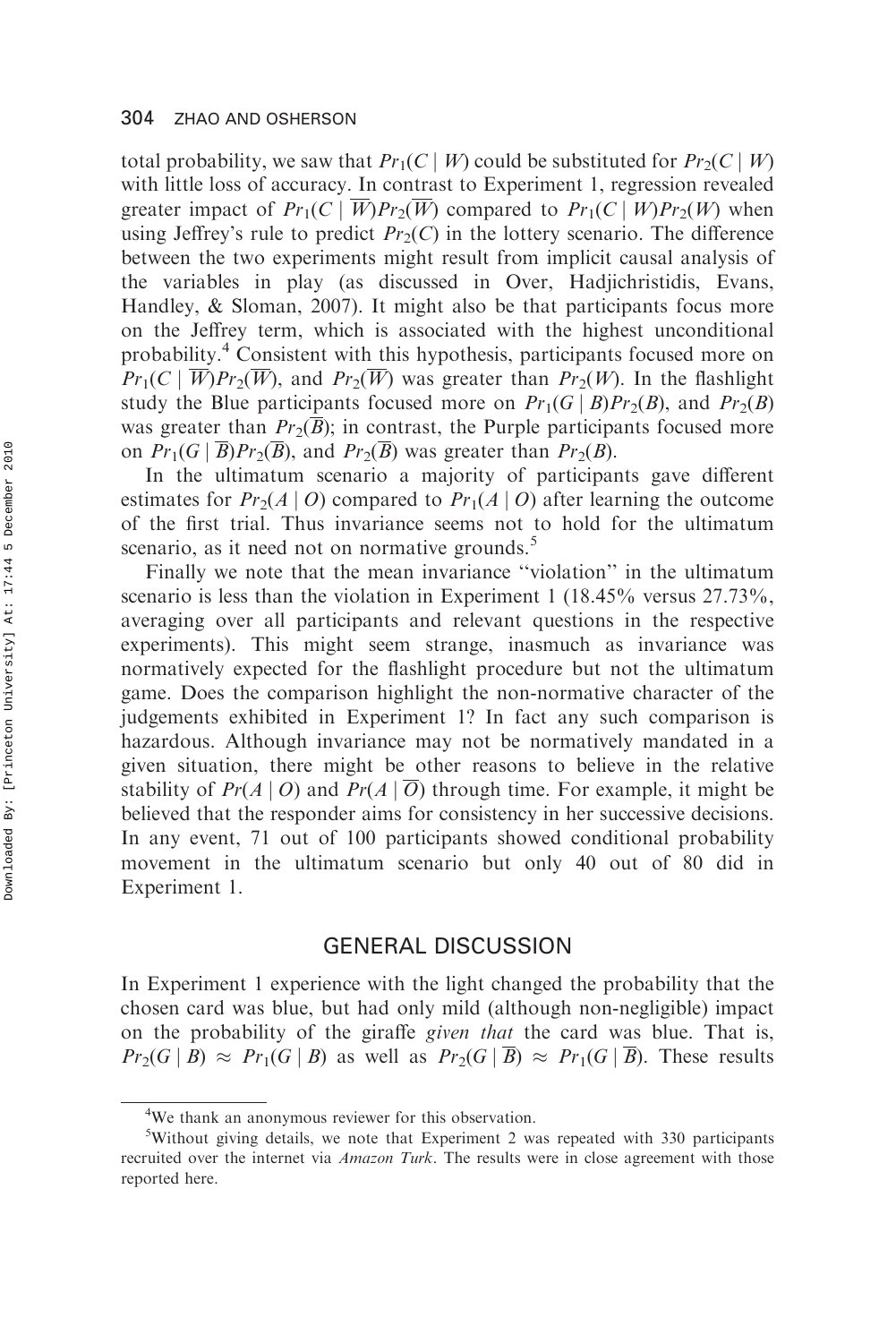conform to Jeffrey's (1983) invariance requirement for updating a distribution on the basis of events whose probabilities are modified without reaching certainty. As a consequence, the updated probability  $Pr_2(G)$  was equally well predicted from the law of total probability on the basis of  $Pr_1(G \mid B)$  and  $Pr_1(G \mid \overline{B})$  versus  $Pr_2(G \mid B)$  and  $Pr_2(G \mid \overline{B})$ .

The invariance documented in Experiment 1, moreover, was selective inasmuch as greater movement was seen between the converse probabilities  $Pr_1(B \mid G)$  and  $Pr_2(B \mid G)$  than between  $Pr_1(G \mid B)$  and  $Pr_2(G \mid B)$ . The difference in movement makes normative sense because the giraffe is conditionally independent of the light given the colour of the card, whereas the colour of the card is not conditionally independent of the light given the giraffe. Experiment 1 thus provides evidence that the participants were sensitive to the normative appeal of Jeffrey's rule, distinguishing (at least partially) between situations where it legitimately applies and where it does not.

The same conclusion is suggested by the results of Experiment 2. Only one of the two scenarios—involving the state lottery rather than the Ultimatum game—gave grounds for invariance, and participants honoured the principle more in the lottery context. In the latter setting,  $Pr_2(C)$  (the revised probability of a car purchase) was predicted equally well from the law of total probability based on  $Pr_1(C | W)$  and  $Pr_1(C | \overline{W})$ , as it was from  $Pr_2(C \mid W)$  and  $Pr_2(C \mid \overline{W})$ .

Although the experiments suggest that many people (tacitly) respect Jeffrey's rule, the fact remains that a majority of Experiment 1 participants (22 of 40) changed their estimate of  $Pr(G \mid B)$  between times 1 and 2. Almost half of the participants (18 of 40) did so for  $Pr(G | B)$ . In percentage terms these shifts were sizeable in Experiment 1 (averaging around 33%) although much smaller in Experiment 2 (less than 2%). The psychology of updating is incomplete without an explanation of why invariance is not respected scrupulously in settings where it seems to be required normatively.

The mere fact of evaluating the same probabilities twice might explain some of the violation of invariance. However, the results of our control conditions suggest that this effect was minor. Recall that control participants responded just once, in the phase 2 setting (e.g., after the light), yet produced estimates that were not reliably different from those gathered in phase 2 of the experimental condition. Another source of invariance violation might be illicit conversion of conditional probability statements, e.g., evaluating  $Pr(B \mid G)$  in place of the requested  $Pr(G \mid B)$ . This explanation is consistent with studies that highlight such conversion (as in Dawes, Mirels, Gold, & Donahue, 1993), but inconsistent with our own examination of conditional probability judgements (Zhao, Shah, & Osherson, 2009) in which little conversion was observed.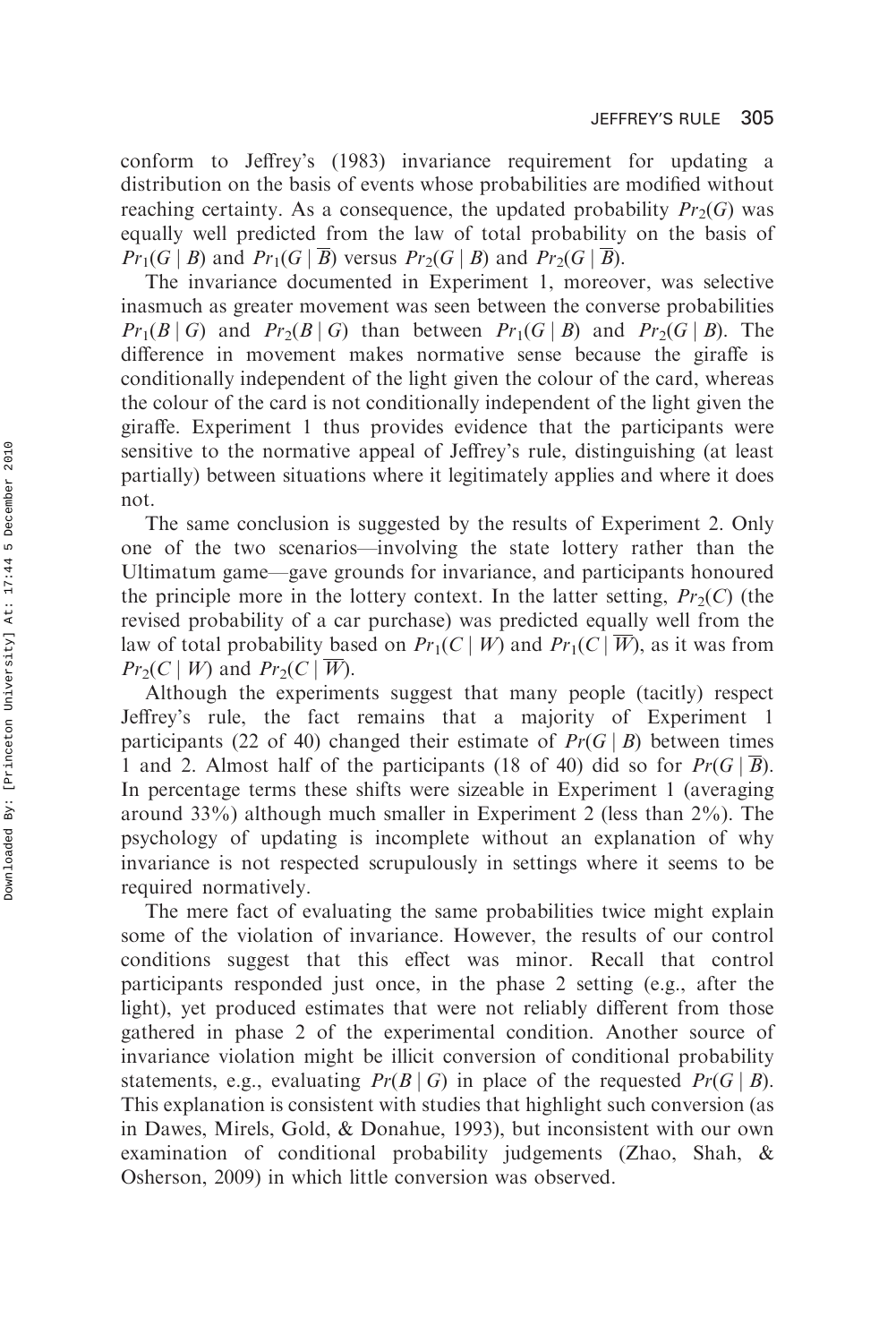A third possibility is that the flashlight procedure drew attention to the colour dimension of the stimulus, reminding the participant of its predictive value. This realisation might have been translated into more extreme conditional probabilities (higher for blue, lower for purple). The less-vivid experience in the lottery scenario (merely being told about the first four numbers) would have had less impact, explaining the difference between the two experiments. As an alternative to vivacity, the greater impact of the flashlight might be related to the ineffable character of sensory impressions (as stressed by Jeffrey, 1983,  $\S11.1$ ); the event of matching the first four lottery numbers, in contrast, is more tangible. Of course, more data are needed to test hypotheses such as these.

Additional studies are needed to examine individual differences in respect for Jeffrey's rule, e.g., based on cognitive ability, as in Evans, Handley, Neilens, and Over (2007). Finally, and perhaps most fundamentally, we note that our study leaves untouched the psychological basis of conditional independence, which underlies invariance. Its explanation is no doubt connected to the perception of causal relations among events (or their absence), as discussed in Sloman and Lagnado (2004). Moreover, questions about conditional independence lead to questions about the nature of conditional probability (Zhao et al., 2009) and its relation to conditional constructions in natural language (Over et al., 2007). Gaining even small insight into these issues would count as great progress in the psychology of reasoning.

> Manuscript received 30 June 2010 Revised manuscript received 25 August 2010 First published online 13 October 2010

# **REFERENCES**

Adams, E. W. (1991). On the meaning of conditionals. Philosophical Topics, XV, 5–21.

- Chan, H., & Darwiche, A. (2005). On the revision of probabilistic beliefs using uncertain evidence. Artificial Intelligence, 163, 67–90.
- Dawes, R., Mirels, H. L., Gold, E., & Donahue, E. (1993). Equating inverse probabilities in implicit personality judgements. Psychological Science, 4, 396–400.

Döring, F. (1999). Why Bayesian psychology is incomplete. *Philosophy of Science*, 66, 379–389.

Evans, J. S. B. T., Handley, S. J., Neilens, H., & Over, D. E. (2007). Thinking about conditionals: A study of individual differences. Memory and Cognition, 35, 1759–1771.

Gärdenfors, P. (1988). Knowledge in flux: Modeling the dynamics of epistemic states. Cambridge, MA: MIT Press.

Hacking, I. (2001). An introduction to probability and inductive logic. Cambridge, UK: Cambridge University Press.

Hahn, U., & Oaksford, M. (2007). The rationality of informal argumentation: A Bayesian approach to reasoning fallacies. Psychological Review, 114, 704–732.

Harman, G. (1999). Reasoning, meaning and mind. Oxford, UK: Oxford University Press.